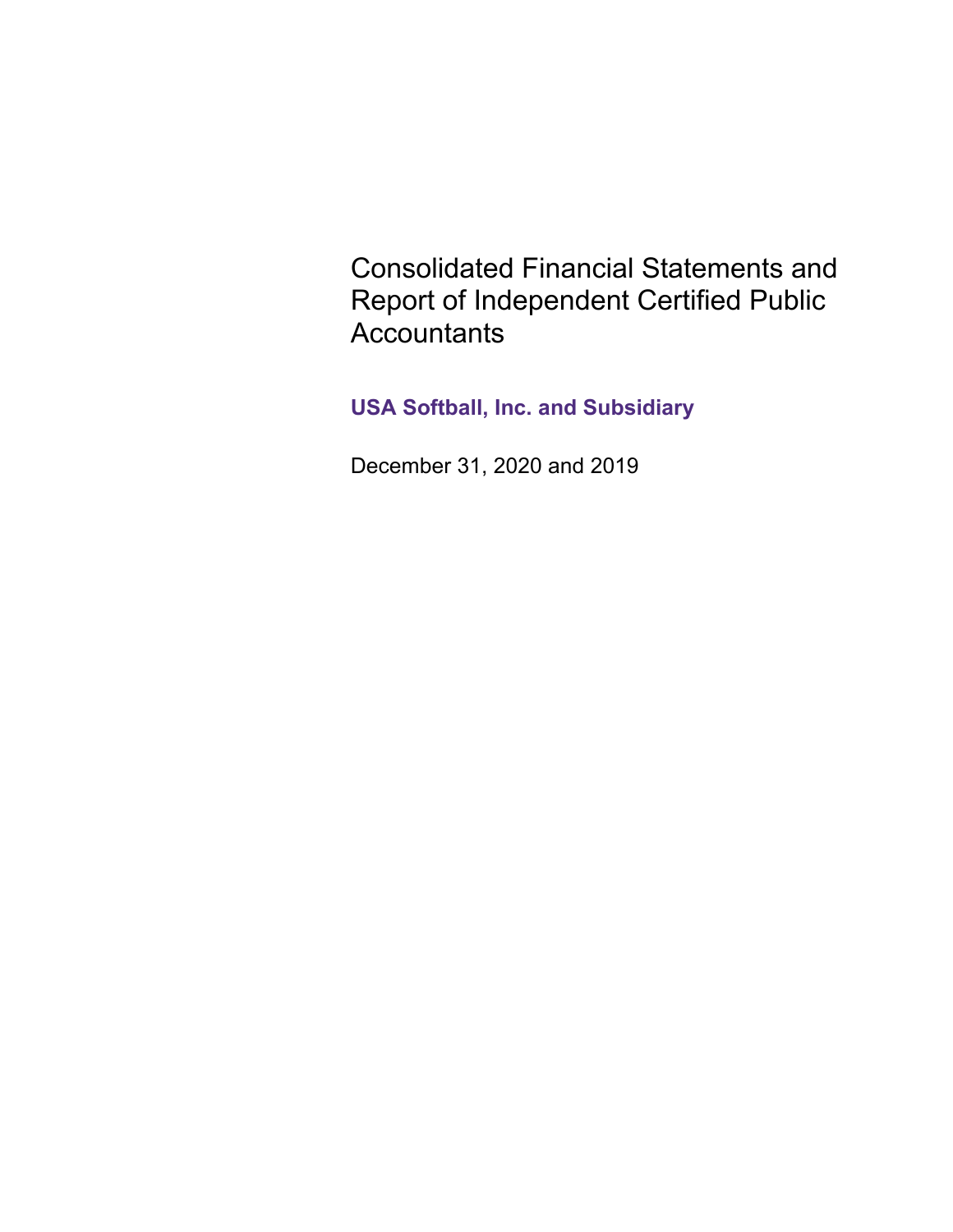#### **Contents** Page

| Report of Independent Certified Public Accountants | 3 |
|----------------------------------------------------|---|
| Consolidated Financial Statements                  |   |
| Consolidated statements of financial position      | 5 |
| Consolidated statements of activities              | 6 |
| Consolidated statements of functional expenses     | 7 |
| Consolidated statements of cash flows              | 8 |
| Notes to consolidated financial statements         | 9 |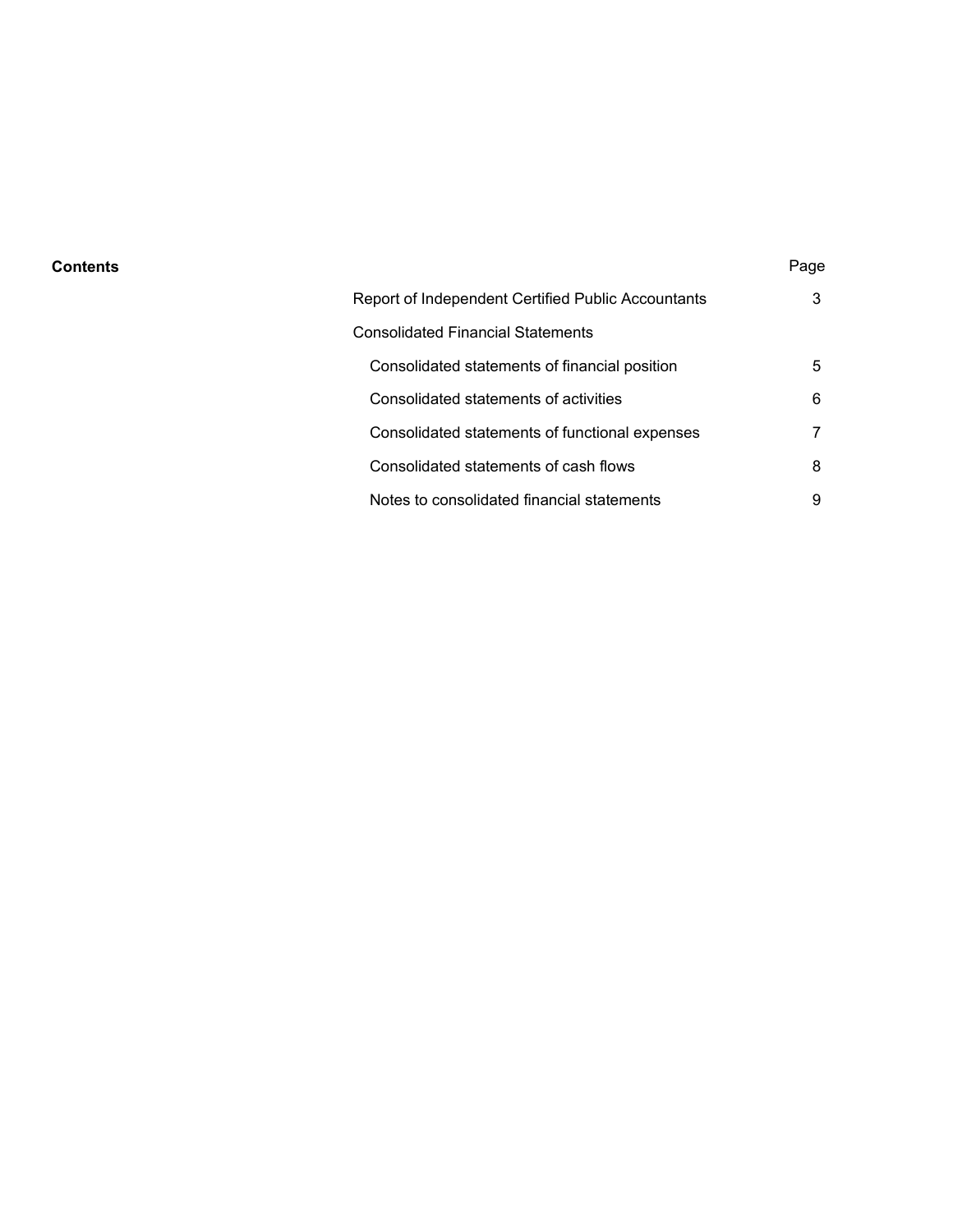

211 N. Robinson, Suite 1200

Oklahoma City, OK 73102-7148

- $\overline{D}$  +1 405 218 2800
- F +1 405 218 2801

## GRANT THORNTON LLP **REPORT OF INDEPENDENT CERTIFIED PUBLIC ACCOUNTANTS**

Board of Directors USA Softball, Inc.

## **Report on the financial statements**

We have audited the accompanying consolidated financial statements of USA Softball, Inc. (a nonprofit organization) and subsidiary ("USA Softball"), which comprise the consolidated statement of financial position as of December 31, 2020, and the related statements of activities, functional expenses and cash flows for the year then ended, and the related notes to the consolidated financial statements.

#### **Management's responsibility for the financial statements**

Management is responsible for the preparation and fair presentation of these consolidated financial statements in accordance with accounting principles generally accepted in the United States of America; this includes the design, implementation, and maintenance of internal control relevant to the preparation and fair presentation of consolidated financial statements that are free from material misstatement, whether due to fraud or error.

#### **Auditor's responsibility**

Our responsibility is to express an opinion on these consolidated financial statements based on our audit. We conducted our audit in accordance with auditing standards generally accepted in the United States of America. Those standards require that we plan and perform the audit to obtain reasonable assurance about whether the consolidated financial statements are free from material misstatement.

An audit involves performing procedures to obtain audit evidence about the amounts and disclosures in the consolidated financial statements. The procedures selected depend on the auditor's judgment, including the assessment of the risks of material misstatement of the consolidated financial statements, whether due to fraud or error. In making those risk assessments, the auditor considers internal control relevant to USA Softball's preparation and fair presentation of the consolidated financial statements in order to design audit procedures that are appropriate in the circumstances, but not for the purpose of expressing an opinion on the effectiveness of USA Softball's internal control. Accordingly, we express no such opinion. An audit also includes evaluating the appropriateness of accounting policies used and the reasonableness of significant accounting estimates made by management, as well as evaluating the overall presentation of the consolidated financial statements.

We believe that the audit evidence we have obtained is sufficient and appropriate to provide a basis for our audit opinion.

GT.COM GTACOM Grant Thornton LLP is the U.S. member firm of Grant Thornton International Ltd (GTIL). GTIL and each of its member firms are separate legal entities and are not a worldwide partnership.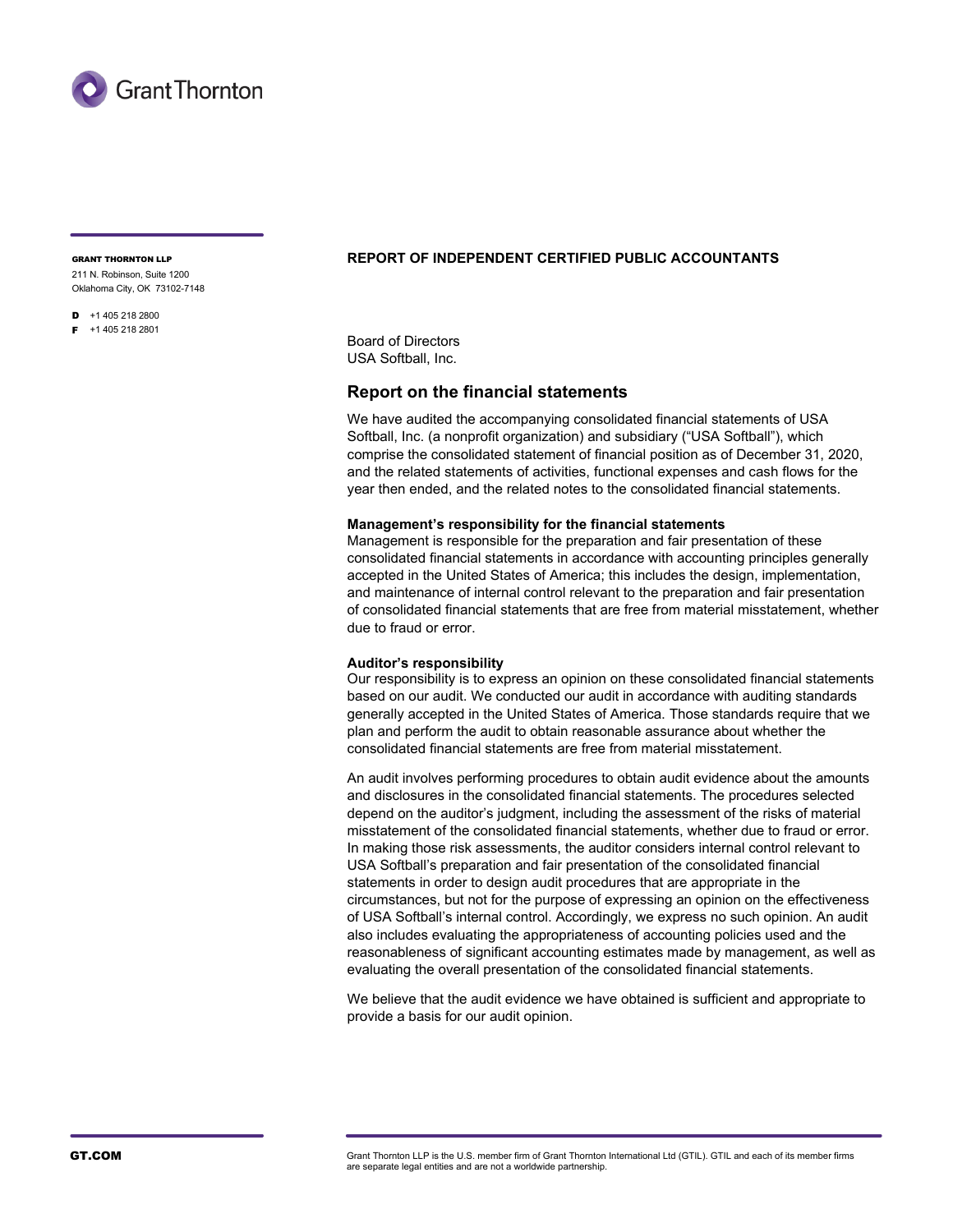

#### **Opinion**

In our opinion, the consolidated financial statements referred to above present fairly, in all material respects, the financial position of USA Softball, Inc. and subsidiary as of December 31, 2020, and the changes in their net assets and their cash flows for the year then ended in accordance with accounting principles generally accepted in the United States of America.

#### **Other matters**

#### *Report on 2019 summarized comparative information*

The consolidated financial statements of USA Softball, Inc. as of and for the year ended December 31, 2019 were audited by other auditors. Those auditors expressed an unmodified opinion on those 2019 consolidated financial statements in their report dated October 7, 2020. In our opinion, the accompanying summarized comparative information as of and for the year ended December 31, 2019 is consistent, in all material respects, with the audited financial statements from which it has been derived.

Sant Thouton LLP

Oklahoma City, Oklahoma August 24, 2021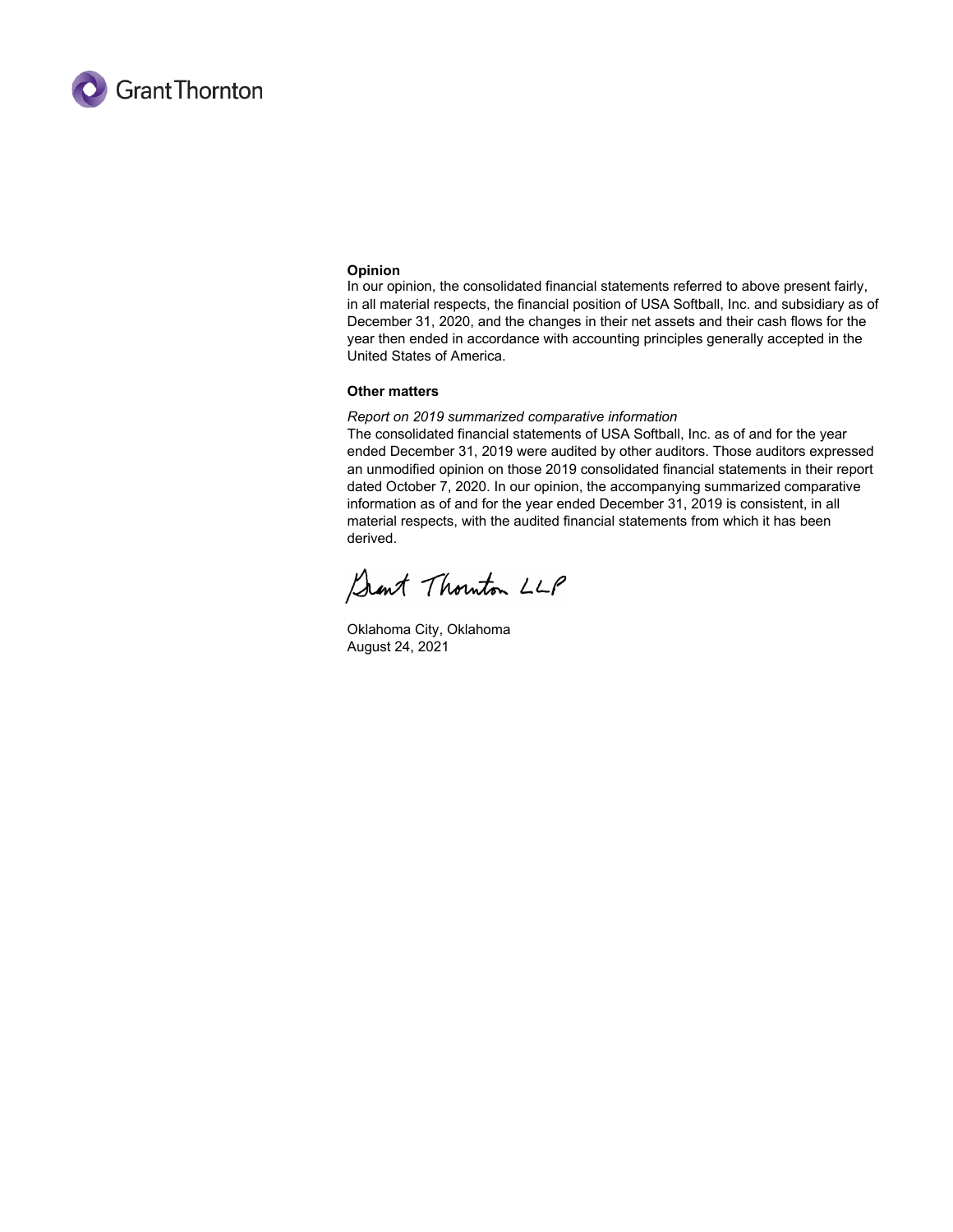## **CONSOLIDATED STATEMENTS OF FINANCIAL POSITION**

## **December 31,**

|                                                         |      | 2020      | 2019             |
|---------------------------------------------------------|------|-----------|------------------|
| <b>ASSETS</b>                                           |      |           |                  |
| <b>Current assets</b>                                   |      |           |                  |
| Cash and cash equivalents                               | \$   | 3,784,155 | \$<br>4,309,180  |
| Restricted cash                                         |      | 50,000    | 50,000           |
| Accounts receivable                                     |      | 312,207   | 518,338          |
| Inventory                                               |      | 1,068,508 | 892,321          |
| Prepaid expenses, deposits and other current assets     |      | 455,930   | 183,104          |
| <b>Total current assets</b>                             |      | 5,670,800 | 5,952,943        |
| Property and equipment, and leasehold improvements, net |      | 3,348,668 | 3,613,329        |
| <b>Investment</b>                                       |      |           | 219,604          |
| Beneficial interest in assets held by others            |      | 259,466   | 230,873          |
| <b>Total assets</b>                                     | - \$ | 9,278,934 | \$<br>10,016,749 |
| <b>LIABILITIES AND NET ASSETS</b>                       |      |           |                  |
| <b>Current liabilities</b>                              |      |           |                  |
| Accounts payable                                        | \$   | 246,625   | \$<br>297,540    |
| Accrued expenses                                        |      | 252,434   | 116,657          |
| Deferred revenue                                        |      | 650,751   | 359,559          |
| <b>Total current liabilities</b>                        |      | 1,149,810 | 773,756          |
| <b>Total liabilities</b>                                |      | 1,149,810 | 773,756          |
| <b>Net assets</b>                                       |      |           |                  |
| Without donor restrictions                              |      | 8,110,160 | 9,224,029        |
| With donor restrictions                                 |      | 18,964    | 18,964           |
| Total net assets                                        |      | 8,129,124 | 9,242,993        |
| Total liabilities and net assets                        | \$   | 9,278,934 | \$<br>10,016,749 |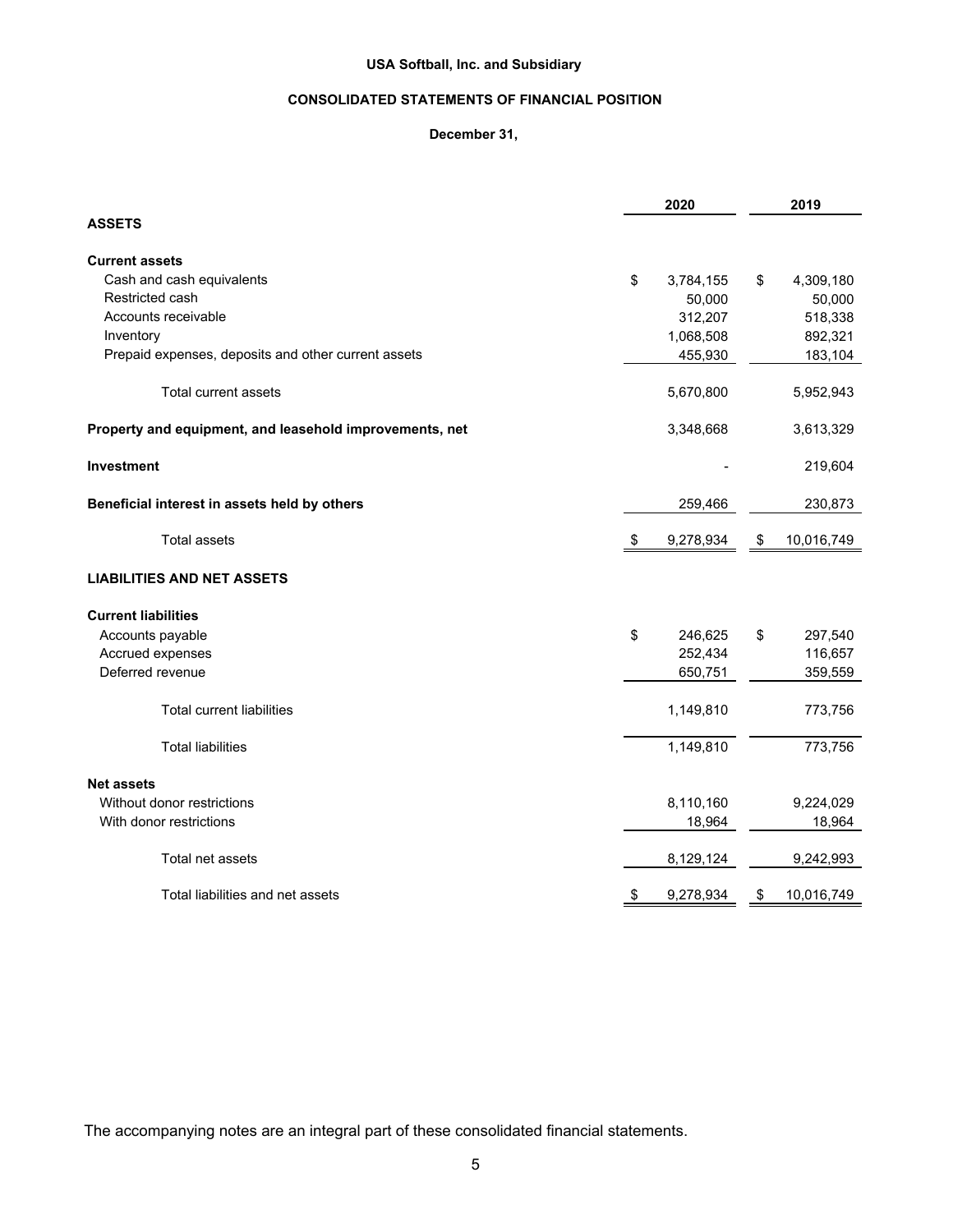#### **CONSOLIDATED STATEMENTS OF ACTIVITIES**

#### **Year ended December 31, 2020 (with summarized comparative information for the year ended December 31, 2019)**

|                                          |                                             | 2019                                     |                 |                 |
|------------------------------------------|---------------------------------------------|------------------------------------------|-----------------|-----------------|
|                                          | <b>Without Donor</b><br><b>Restrictions</b> | <b>With Donor</b><br><b>Restrictions</b> | <b>Total</b>    | <b>Total</b>    |
| Revenues, gains and other support:       |                                             |                                          |                 |                 |
| Program support:                         |                                             |                                          |                 |                 |
| Registrations and assessments            | \$<br>4,528,946                             | \$                                       | \$<br>4,528,946 | \$<br>6,628,999 |
| Sponsorships and royalty revenue         | 1,771,299                                   |                                          | 1,771,299       | 2,355,768       |
| Hall of Fame Stadium operations          | 108,298                                     |                                          | 108,298         | 591,837         |
| National Council meeting revenue         | 2,275                                       |                                          | 2,275           | 121,243         |
| Umpire merchandise sales                 | 735,818                                     |                                          | 735,818         | 1,395,030       |
| Concession and other merchandise sales   | 481,306                                     |                                          | 481,306         | 1,024,367       |
| Contribution revenue                     | 687,943                                     |                                          | 687,943         | 622,435         |
| Investment return, net                   | 9,973                                       |                                          | 9,973           | 39,624          |
| Change in value of beneficial interest   |                                             |                                          |                 |                 |
| in assets held by others                 | 28,593                                      |                                          | 28,593          | 38,590          |
| Loss on sale/disposal of assets          | (549, 840)                                  |                                          | (549, 840)      |                 |
| Gain on termination of annuity agreement |                                             |                                          |                 | 74,568          |
| Other (loss) income                      | (255)                                       |                                          | (255)           | 6,860           |
| Total revenues, gains and other support  | 7,804,356                                   |                                          | 7,804,356       | 12,899,321      |
| Expenses:                                |                                             |                                          |                 |                 |
| Program expenses:                        |                                             |                                          |                 |                 |
| Program services                         | 7,030,376                                   |                                          | 7,030,376       | 10,681,449      |
| Umpire merchandise and related expenses  | 622,245                                     |                                          | 622,245         | 1,099,410       |
| General and administrative               | 1,265,604                                   |                                          | 1,265,604       | 1,171,328       |
| Fundraising                              |                                             |                                          |                 | 17,448          |
| Total expenses                           | 8,918,225                                   |                                          | 8,918,225       | 12,969,635      |
| Change in net assets                     | (1, 113, 869)                               |                                          | (1, 113, 869)   | (70, 314)       |
| Net assets at beginning of year          | 9,224,029                                   | 18,964                                   | 9,242,993       | 9,313,307       |
| Net assets at end of year                | 8,110,160<br>\$                             | 18,964<br>\$                             | 8,129,124<br>\$ | 9,242,993<br>\$ |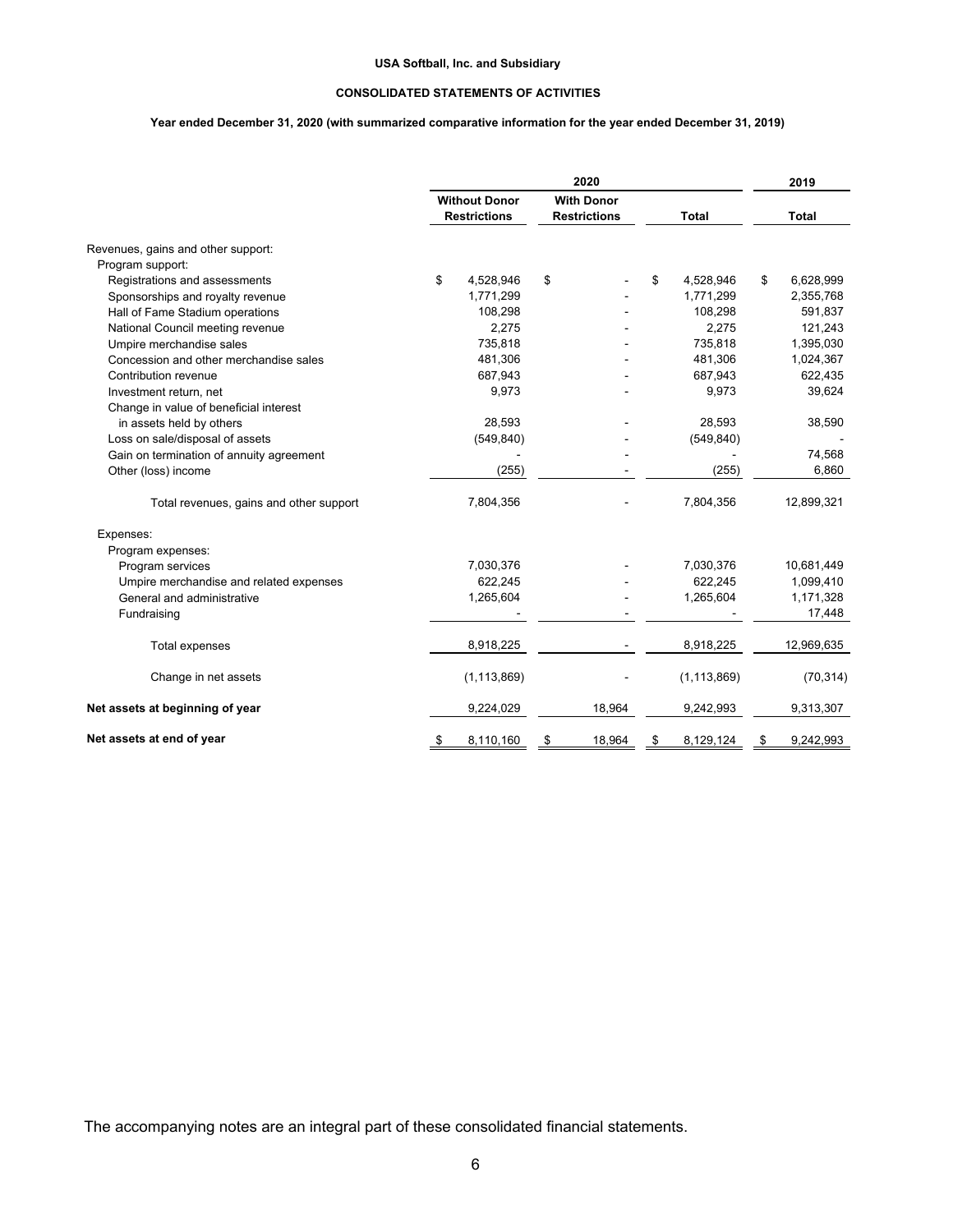#### **CONSOLIDATED STATEMENTS OF FUNCTIONAL EXPENSES**

#### **Year ended December 31, 2020 (with summarized comparative information for the year ended December 31, 2019)**

|                                    | 2020                       |                         |                                                                       |         |                                      |           |                    |  | 2019  |           |                  |
|------------------------------------|----------------------------|-------------------------|-----------------------------------------------------------------------|---------|--------------------------------------|-----------|--------------------|--|-------|-----------|------------------|
|                                    |                            | <b>Program Expenses</b> |                                                                       |         |                                      |           |                    |  |       |           |                  |
|                                    | Program<br><b>Services</b> |                         | <b>Umpire</b><br><b>Merchandise</b><br>and Related<br><b>Expenses</b> |         | General and<br><b>Administrative</b> |           | <b>Fundraising</b> |  | Total |           | <b>Total</b>     |
| Advertising and promotions         | \$                         | 211,588                 | \$                                                                    |         | \$                                   |           | \$                 |  | \$    | 211,588   | \$<br>217,751    |
| Camps and clinics                  |                            | 96,561                  |                                                                       |         |                                      |           |                    |  |       | 96,561    | 566,658          |
| <b>Contract services</b>           |                            | 260,997                 |                                                                       |         |                                      | 202,896   |                    |  |       | 463,893   | 635,377          |
| Cost of merchandise sold           |                            | 273,494                 |                                                                       | 336,004 |                                      |           |                    |  |       | 609,498   | 1,023,554        |
| Depreciation                       |                            | 274,175                 |                                                                       | 19,793  |                                      | 34,126    |                    |  |       | 328,094   | 334,114          |
| Events                             |                            | 600                     |                                                                       |         |                                      |           |                    |  |       | 600       | 36,156           |
| Grants                             |                            |                         |                                                                       |         |                                      |           |                    |  |       |           | 16,481           |
| Insurance                          |                            | 1,819,963               |                                                                       |         |                                      | 82,905    |                    |  |       | 1,902,868 | 2,980,423        |
| Maintenance costs                  |                            | 132,147                 |                                                                       |         |                                      | 27,141    |                    |  |       | 159,288   | 182,987          |
| Meetings                           |                            | 5,487                   |                                                                       |         |                                      |           |                    |  |       | 5,487     | 193,103          |
| Membership, dues and subscriptions |                            | 431,651                 |                                                                       |         |                                      |           |                    |  |       | 431,651   | 486,334          |
| National team tournament costs     |                            | 556,781                 |                                                                       |         |                                      |           |                    |  |       | 556,781   | 572,617          |
| Other                              |                            | 6,220                   |                                                                       | 2,058   |                                      | 209,079   |                    |  |       | 217.357   | 212,521          |
| Personnel costs                    |                            | 1,418,044               |                                                                       | 180,902 |                                      | 679,936   |                    |  |       | 2,278,882 | 2,177,904        |
| Postage and freight                |                            | 136,342                 |                                                                       | 83,488  |                                      |           |                    |  |       | 219,830   | 310,260          |
| Publications and printing          |                            | 171,437                 |                                                                       |         |                                      |           |                    |  |       | 171,437   | 309,842          |
| Tournament fees and awards         |                            | 658,636                 |                                                                       |         |                                      |           |                    |  |       | 658,636   | 1,232,338        |
| Travel and accommodations          |                            | 433,323                 |                                                                       |         |                                      |           |                    |  |       | 433,323   | 1,359,536        |
| <b>Utilities</b>                   |                            | 142,930                 |                                                                       |         |                                      | 29,521    |                    |  |       | 172,451   | 121,679          |
| Total expenses                     | \$                         | 7,030,376               | \$                                                                    | 622,245 | \$                                   | 1,265,604 | \$                 |  | \$    | 8,918,225 | \$<br>12,969,635 |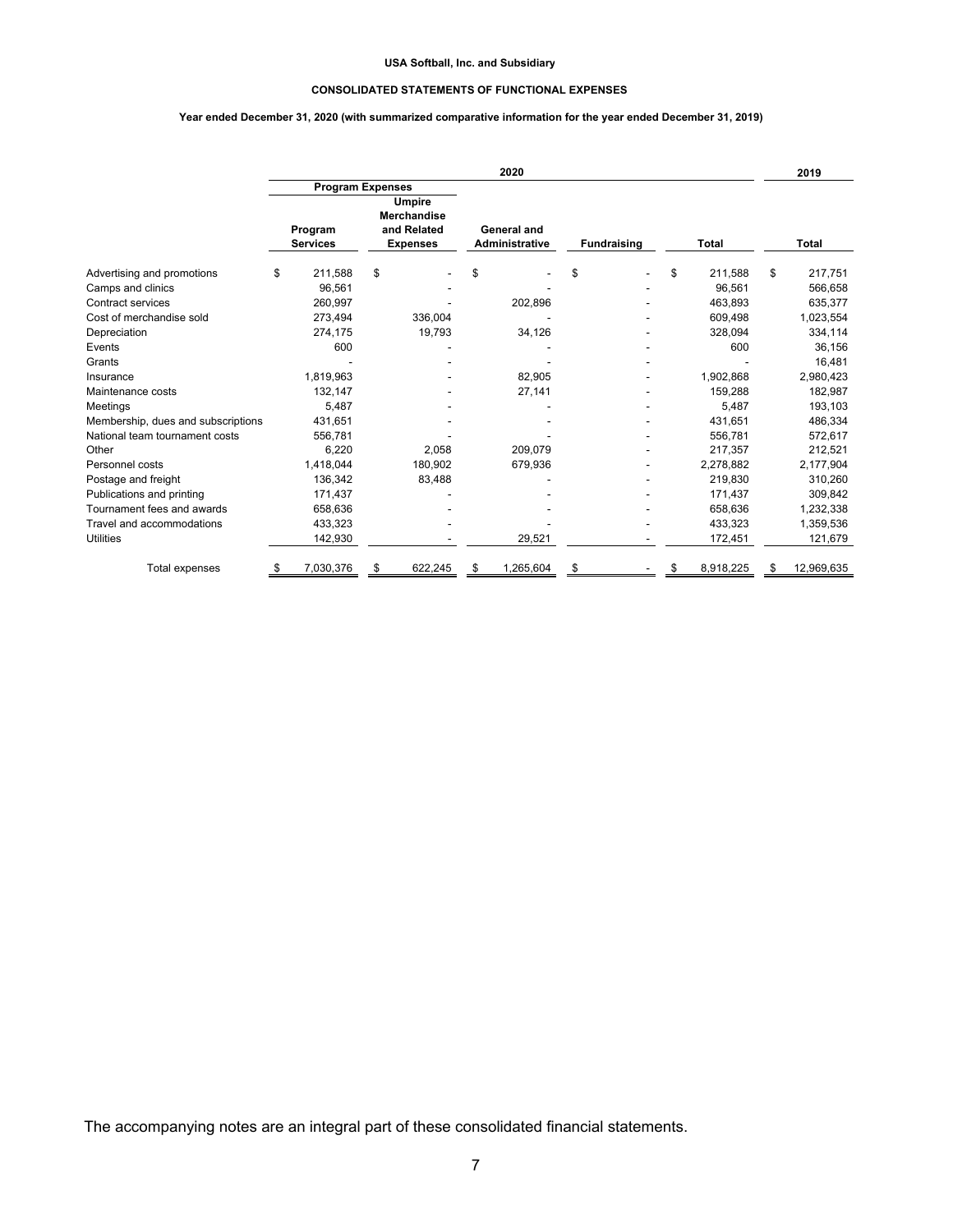#### **CONSOLIDATED STATEMENTS OF CASH FLOWS**

#### **Years ended December 31,**

|                                                                 | 2020                | 2019            |
|-----------------------------------------------------------------|---------------------|-----------------|
| Cash flows from operating activities:                           |                     |                 |
| Change in net assets                                            | \$<br>(1, 113, 869) | \$<br>(70, 314) |
| Adjustment to reconcile change in net assets to                 |                     |                 |
| net cash provided by (used in) operating activities:            |                     |                 |
| Depreciation expense                                            | 328,094             | 334,114         |
| Bad debt expense (recovery)                                     | 1,633               | (16, 378)       |
| Unrealized gain on investment                                   | (2,924)             | (29, 771)       |
| Change in value of beneficial interest in assets held by others | (28, 593)           | (38, 590)       |
| Net loss on disposal of property and equipment                  | 549,840             |                 |
| Changes in operating assets and liabilities                     |                     |                 |
| Accounts receivable                                             | 204,498             | 62,305          |
| Inventory                                                       | (176, 187)          | 164,298         |
| Prepaid expenses, deposits and other current assets             | (272, 826)          | 21,947          |
| Accounts payable                                                | (50, 915)           | (108, 492)      |
| <b>Accrued liabilities</b>                                      | 135,777             | (23, 573)       |
| Deferred revenue                                                | 291,192             | (112, 154)      |
| Deferred compensation                                           |                     | (74, 568)       |
| Net cash (used in) provided by operating activities             | (134, 280)          | 108,824         |
| Cash flows from investing activities:                           |                     |                 |
| Purchase of property and equipment                              | (613, 273)          | (145,966)       |
| Sale of investments                                             | 222,528             |                 |
| Contribution to beneficial interest in assets held by others    |                     | (7,041)         |
| Distribution from beneficial interest in assets held by others  |                     | 7,041           |
| Net cash used in investing activities                           | (390, 745)          | (145, 966)      |
| Cash flows from financing activities:                           |                     |                 |
| PPP loan distribution                                           | 403,900             |                 |
| PPP loan forgiveness                                            | (403,900)           |                 |
| Net cash provided by financing activities                       |                     |                 |
| Net change in cash, cash equivalents and restricted cash        | (525, 025)          | (37, 142)       |
| Cash, cash equivalents and restricted cash at beginning of year | 4,359,180           | 4,396,322       |
| Cash, cash equivalents and restricted cash at end of year       | \$<br>3,834,155     | \$<br>4,359,180 |
| Supplemental disclosures of cash flow information:              |                     |                 |
| Income taxes paid                                               | \$<br>67,532        | \$<br>94,217    |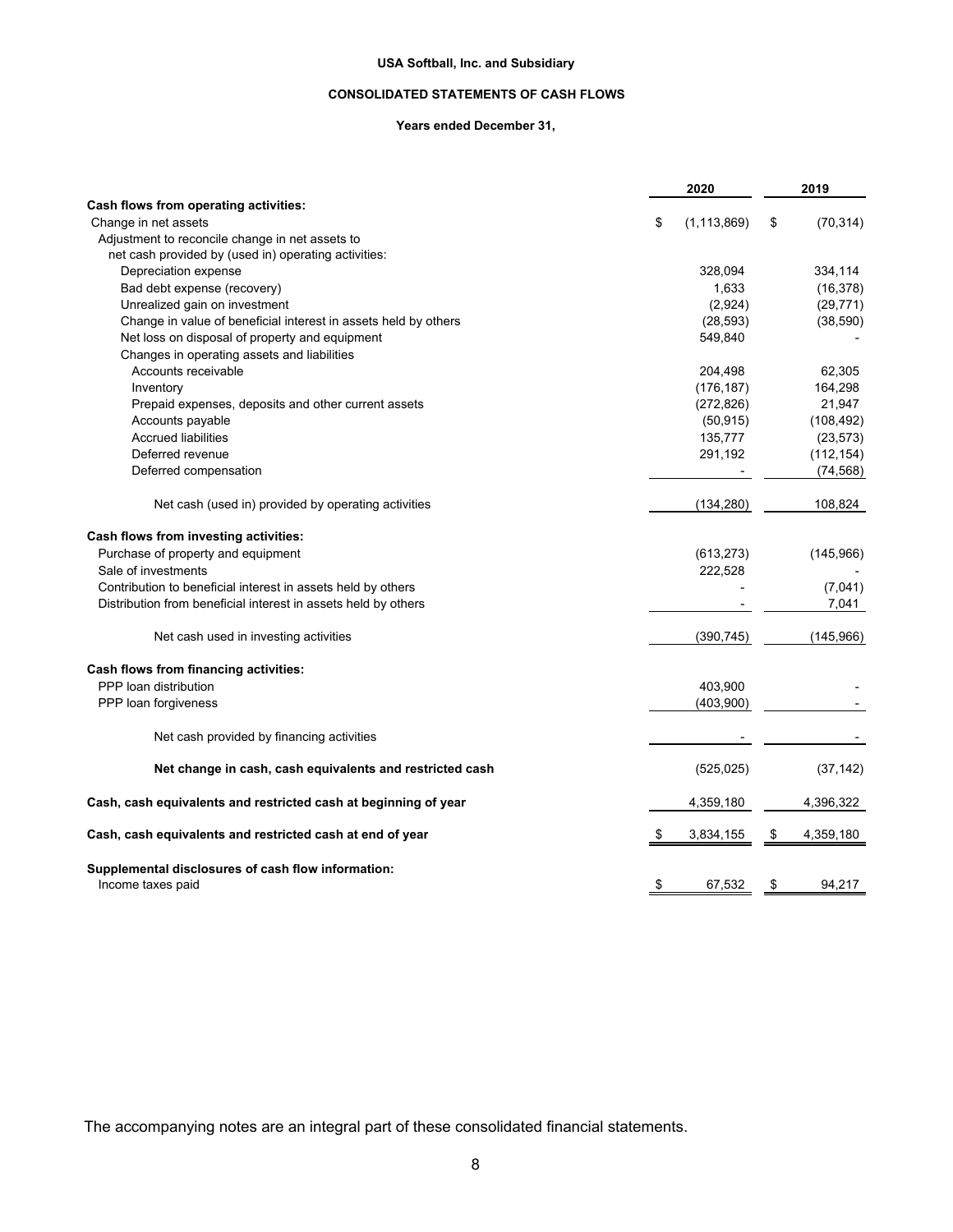### **NOTES TO CONSOLIDATED FINANCIAL STATEMENTS**

## **December 31, 2020 and 2019**

## **NOTE 1 - SUMMARY OF SIGNIFICANT ACCOUNTING POLICIES**

#### *Description of Business*

The primary purpose of USA Softball, Inc. (formerly Amateur Softball Association), and its subsidiary (collectively "USA Softball") is to promote amateur softball throughout the United States of America as well as internationally. USA Softball is the softball authority in the United States of America and is the United States Olympic National Governing Body for softball. USA Softball is a member association. Members include local and state softball associations. USA Softball requires respective members to pay annual registrations to exhibit USA Softball's affiliation trademark. Registration fees are the primary support of USA Softball. USA Softball operates a softball stadium in which various tournaments are played. Also, USA Softball has a Hall of Fame in which the public can come and view the historical background of softball.

#### *Subsidiary*

ASA Properties, Inc. ("ASAP"), an Oklahoma for-profit corporation, was formed in 1996 and is a wholly owned subsidiary of USA Softball, Inc. Its purpose is to provide a full-service umpire merchandise program through the national office in which umpires may order official USA Softball apparel and equipment.

The consolidated financial statements of USA Softball contain the accounts of USA Softball, Inc. and its controlled subsidiary, ASAP. All significant inter-organizational transactions have been eliminated in consolidation.

#### *Basis of Accounting*

USA Softball's consolidated financial statement presentation follows the Financial Accounting Standards Board (FASB) Accounting Standards Codification (ASC). The consolidated financial statements have been prepared on the accrual basis of accounting for nonprofit organizations in accordance with accounting principles generally accepted in the United States of America (U.S. GAAP).

#### *Revenue Recognition for Exchange Transactions (Program Support)*

USA Softball earns program (exchange) revenue from registrations and assessments, sponsorships and royalty revenue, Hall of Fame operations, National Council meeting, and concession and merchandise sales. Revenue is recognized based on the following steps: (i) identification of contract with customer; (ii) determination of performance obligations; (iii) determination of the transaction price; (iv) allocation of the transaction price to the performance obligations; and (v) recognition of revenue when (or as) USA Softball satisfies each performance obligation.

#### Registrations and Assessments

USA Softball provides multiple membership benefits to registered members during each membership period. Benefits provided by USA Softball include eligibility to participate in USA Softball sanctioned events, insurance coverage, copies of official rule books and other education materials, magazine subscription, and various discounts with third party vendors. USA Softball recognizes membership revenue over time as the customer simultaneously receives and consumes the benefits of the membership throughout the membership period. The timing of revenue recognition is based on a time-measure of progress as USA Softball provides access to the benefits evenly over the course of the membership period. Shipping and handling are considered costs to fulfill the promise to transfer any physical materials associated with membership and not as a separate performance obligation.

USA Softball provides umpire and other officiating services for tournaments hosted in various cities throughout the United States. The services are transferred over time to the customer on each day of the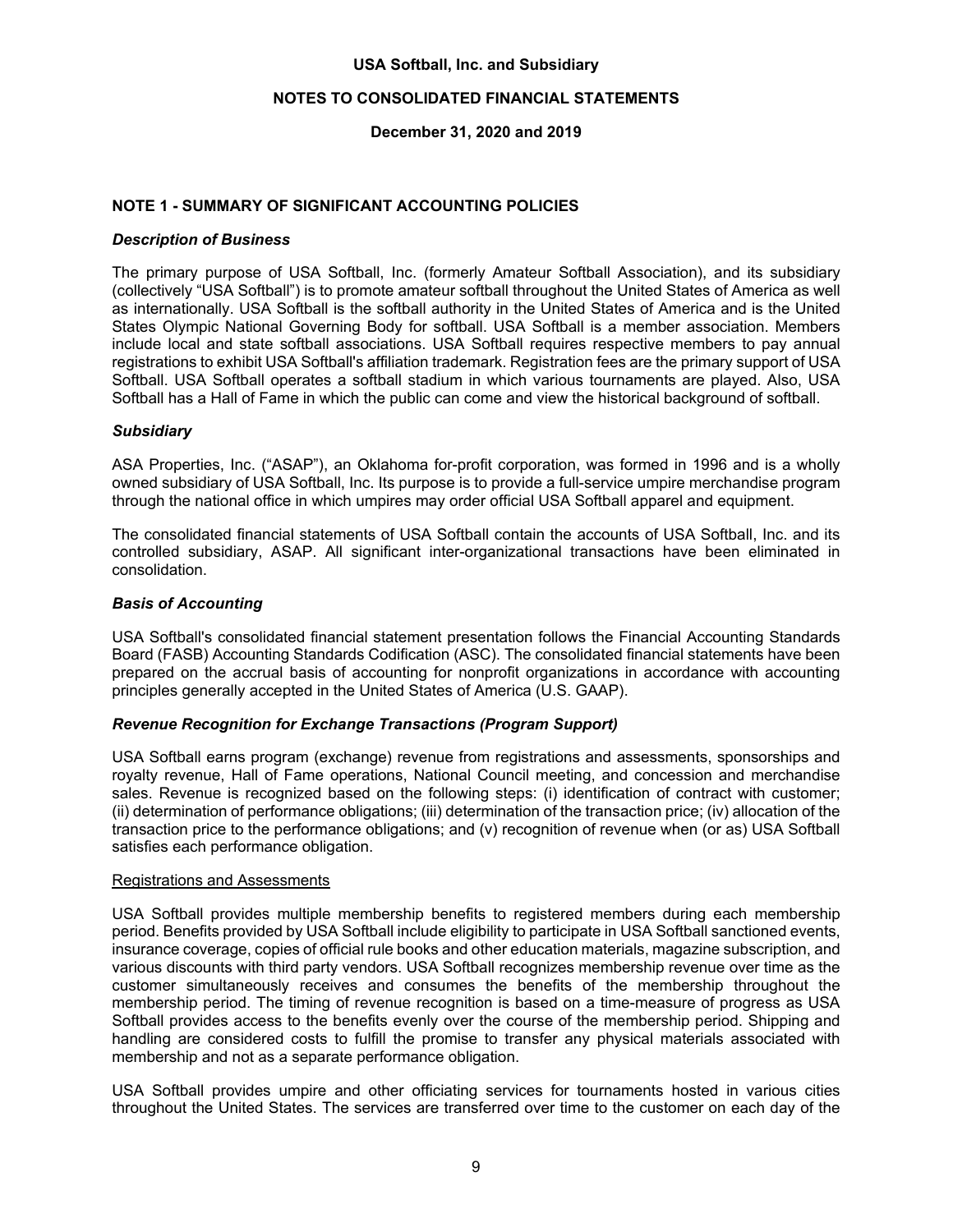## **NOTES TO CONSOLIDATED FINANCIAL STATEMENTS - CONTINUED**

## **December 31, 2020 and 2019**

tournament. The services are provided continuously over the contract period, so the services in the contract generally represent a single performance obligation comprising a series of distinct service periods. The contract's transaction price is allocated to the series of distinct services that constitute a single performance obligation and are recognized when, or as, the performance obligation is satisfied. The transaction price for these services consists entirely of variable consideration for which the customer compensates USA Softball for a set amount per registered team. Variable consideration earned is allocated based on activities performed daily by USA Softball to the distinct day in which those activities are performed. When USA Softball acts as the host and/or organizer of tournaments, USA Softball contracts with individual teams. The transaction price consists of fixed amount per team and is allocated to the series of distinct services that constitute a single performance obligation and recognized when, or as, the performance obligation is satisfied.

USA Softball works with softball programs throughout the United States to provide softball camps and clinics for both teams and individuals. This revenue is recognized over time (daily basis) as the services generally represent a single performance obligation comprising of a series of distinct service periods and related revenue is recognized as the performance is satisfied. The transaction price for these camps and clinics consists entirely of fixed consideration, with the exception of one camp in which USA Softball is reimbursed for its expenses to conduct the camp for underserved communities, and thus is entirely variable consideration.

## Sponsorships and Royalty Revenue

USA Softball earns royalties on the license of trademarks to ball and bat manufacturers. Revenue from the licenses is recognized upon the making of the trademark available to the customer. For all but one contract, the transaction price consists partially or entirely of variable consideration where the customer compensates USA Softball based on the number of units with the USA Softball mark sold, with some contracts having minimum annual guarantees. The transaction price for one bat contract consists of fixed annual consideration for unlimited use of the trademarks within the terms of the contract. USA Softball also earns royalties on the license of trademarks to various customers for use on clothing, apparel, and other sports related products. The transaction price for these contracts consists partially or entirely of variable consideration where the customer compensates USA Softball based on sales of the product, with some contracts having minimum annual guarantees. Revenue from the licenses is recognized upon the making of the trademark available to the customer.

USA Softball earns royalties on the license of marks and the exclusive right and license to the United States Olympic Committee to create and distribute content by hosting USA Softball's official website and digital platforms. Revenue from the license is recognized upon the making of the trademark and license available to the customer. The transaction price consists entirely of variable consideration where the customer compensates USA Softball based on the number of annual unique visitors.

USA Softball earns revenue through the sale of official sponsorships with various suppliers. These sponsorships include the license of marks and various opportunities to be recognized as an "Official Supplier" throughout the term of the contract. Sponsorship recognition occurs through a variety of media and in-person events. One contract includes a retail license in addition to the benefits noted above. The transaction price consists of fixed fees. Some contracts include an allotment of noncash consideration in the form of the customer's product either annually or over the contract term. The timing of revenue recognition is based on an output-measure of progress as USA Softball provides benefits over the course of the sponsorship period.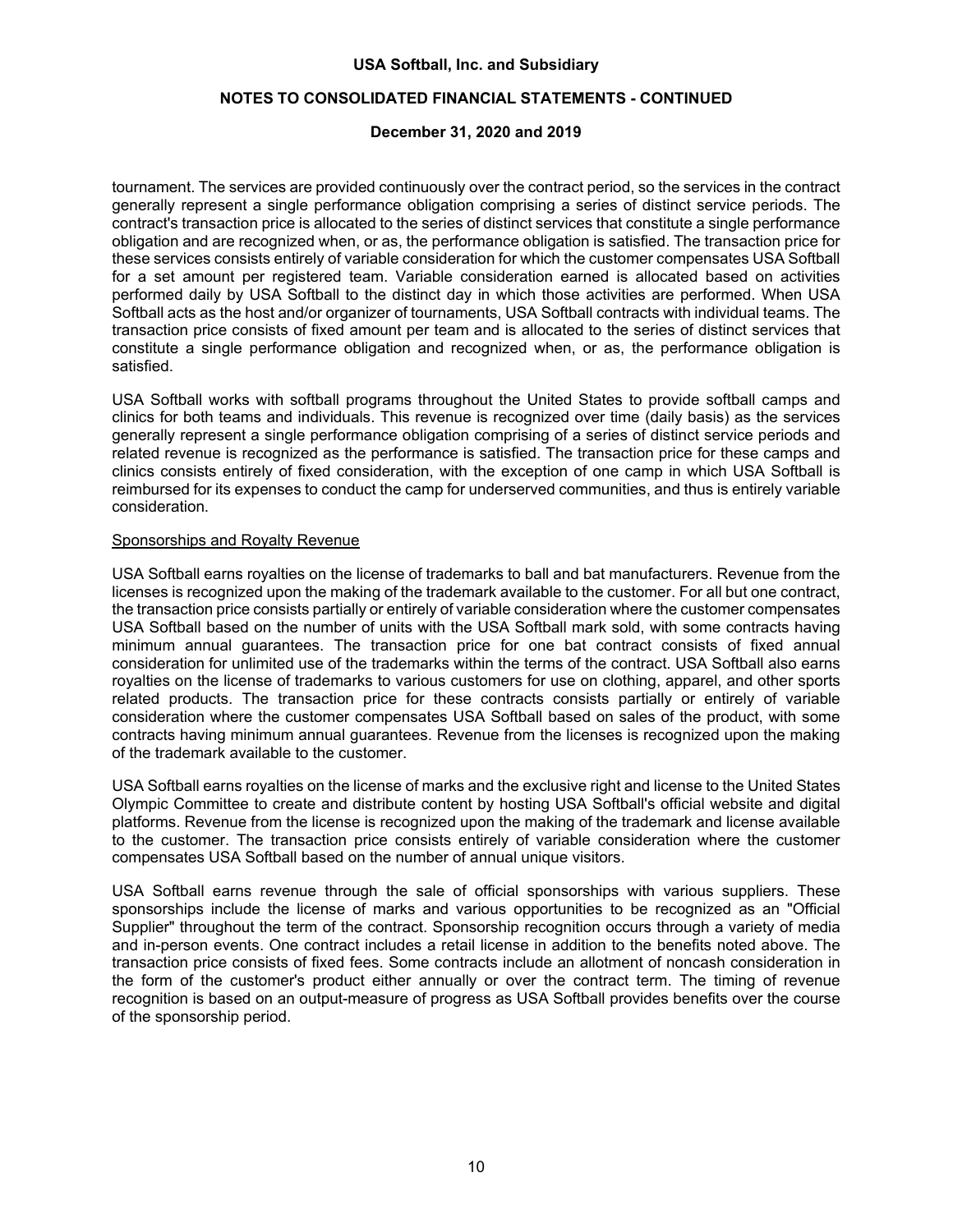## **NOTES TO CONSOLIDATED FINANCIAL STATEMENTS - CONTINUED**

## **December 31, 2020 and 2019**

USA Softball earns revenues from other sponsorships that do not include the license of marks. Many of these sponsorship terms are limited to the duration of a specific event or tournament. The transaction price either consists of fixed fees or all variable consideration where the customer compensates USA Softball a set amount per team/individual registered for the event or tournament. The timing of revenue recognition is based on an output-measure of progress as USA Softball provides benefits over the course of the sponsorship period.

Sponsorship and royalty revenue recognized at a point in time for the years ended December 31, 2020 and 2019, was \$784,433 and \$1,587,403, respectively. Sponsorship and royalty revenue recognized over time for the years ended December 31, 2020 and 2019 was \$986,866 and \$768,365, respectively.

#### Hall of Fame Stadium Operations

USA Softball earns revenue through agreements with third parties by hosting tournaments at the Hall of Fame Stadium. Hosting services are transferred over time to the customer on each day of the tournament. The services are provided continuously over the contract period, so the services in the contract generally represent a single performance obligation comprising a series of distinct service periods. The contract's transaction price is allocated to the series of distinct services that constitute a single performance obligation and recognized when, or as, the performance obligation is satisfied. The transaction price consists entirely of variable consideration for which the customer compensates USA Softball based on a percentage of tournament receipts and/or reimbursable expenses incurred by USA Softball for the tournament. USA Softball recognizes all reimbursable expenses as revenue as the related services are provided, using the right-to-invoice practical expedient. Reimbursable expenses are recognized as expenses in the period in which the expense is incurred.

#### National Council Meeting

USA Softball conducts an annual council meeting, where members across the United States meet to evaluate the needs of USA Softball. An annual tradeshow occurs during the annual meeting. USA Softball receives revenue from member registrations, sponsorships, and booth space at the trade show. Revenue is recognized over the period of the meeting/tradeshow for registrations and booth space, and over the period of sponsorship.

## Umpire Merchandise Sales and Concession and Other Merchandise Sales

USA Softball sells official umpire gear and other sports merchandise and memorabilia through their online storefront, Hall of Fame Stadium gift shop, and during events. Additionally, USA Softball sells training aids and publications. Revenue recognized from the sale of merchandise is recognized when the performance obligation is fulfilled, usually at the time of shipment or at the point of sale, at the net sales price (transaction price). Shipping and handling are considered costs to fulfill the promise to transfer the associated merchandise and not as a separate performance obligation. Customers generally have a right of return for merchandise purchased; however, management has determined that such amounts are not material.

USA Softball also sells memorabilia, programs, and souvenir items as well as concession items during tournaments and other events at the Hall of Fame Stadium. Revenue recognized from the sale of merchandise and concessions occurs at the point of sale when the performance obligation is fulfilled. Merchandise and concession sales are recorded at the net sales price (transaction price).

#### *Receivables and Credit Policy*

Accounts receivable consists of amounts billed to customers for purchases of inventory and other contractual agreements. Accounts receivable are due within 30 to 60 days of the invoice date. Accounts receivable are stated at the amounts due from customers, net of an allowance for doubtful accounts.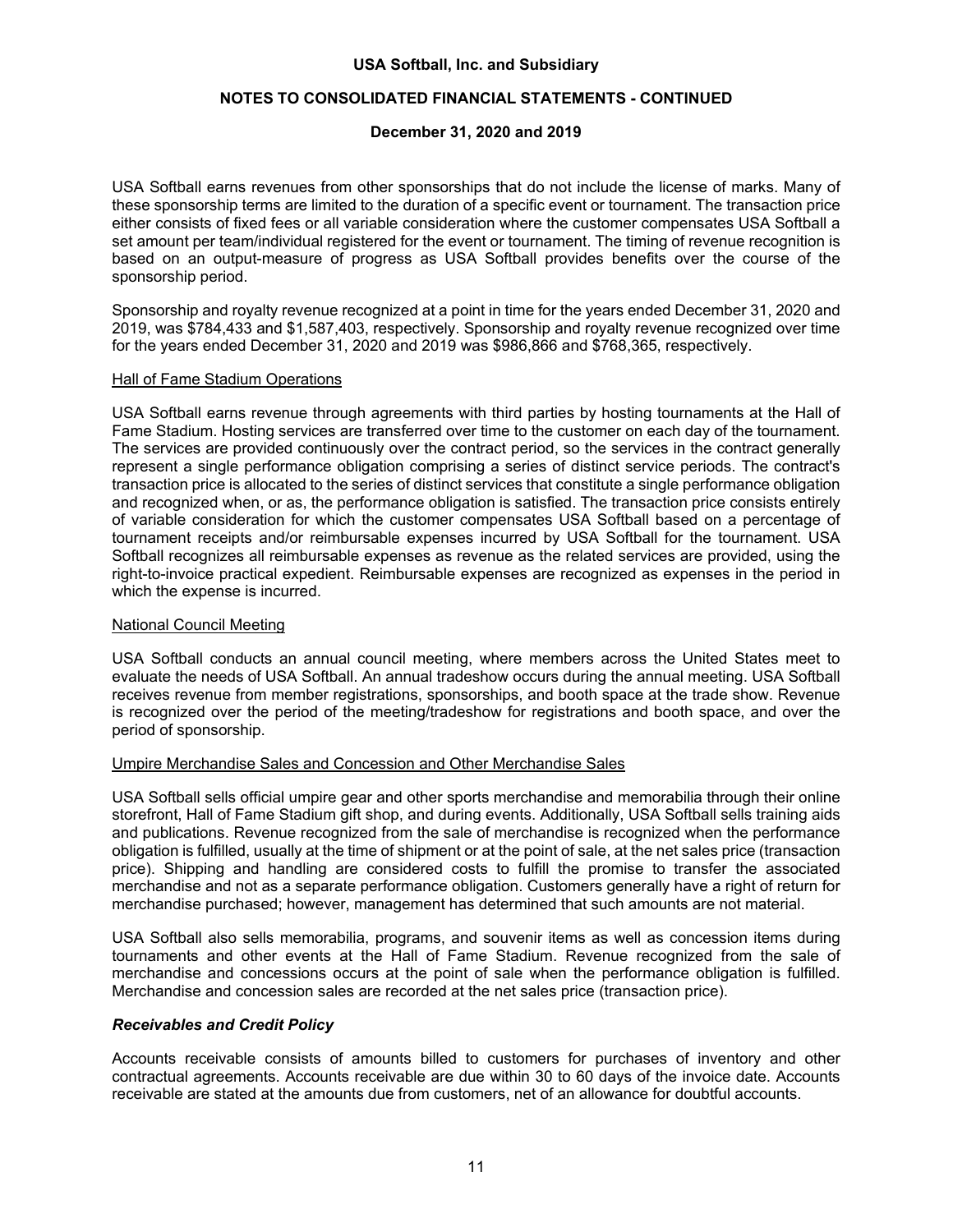## **NOTES TO CONSOLIDATED FINANCIAL STATEMENTS - CONTINUED**

## **December 31, 2020 and 2019**

In instances where the timing of revenue recognition differs from the timing of the right to invoice, USA Softball has determined that a significant financing component generally does not exist. USA Softball has elected the practical expedient that permits the Company to not recognize a significant financing component if the time between transfer of a good or service and payment is one year or less.

USA Softball's management considers various factors in estimating its allowance for doubtful accounts, including the length of time from the initial billing of the customer, the payment history of the customer, the customer's financial status, and USA Softball's overall collection history. USA Softball recognized bad debt expense (recoveries) of \$1,633 and \$(16,378) in 2020 and 2019, respectively, and there is no allowance for doubtful accounts as of December 31, 2020 and 2019.

#### *Deferred Revenue*

USA Softball receives deposits from municipalities that will host future national tournaments. These deposits are advances of guaranteed fees to USA Softball. The revenue for these fees is recognized when the tournament is held. Additionally, USA Softball, as part of its sponsorship revenue program, receives monies in advance of the period that the monies are earned. USA Softball recognizes revenue from the sponsorships as earned under the terms of the contract. Expenses related to membership registration, are recorded in the period in which the related revenue is recognized.

#### *Net Asset Classifications*

Net assets, revenues, and gains and losses are classified based on the existence or absence of donorimposed restrictions. USA Softball is required to report information regarding its financial position and activities according to two classes of net assets as follows:

#### Without Donor Restriction

Net assets not subject to donor-imposed purpose or time restriction. Net assets without donor restriction may be designated for specific purposes by action of the Board of Directors. At December 31, 2020 and 2019, USA Softball's Board of Directors has designated net assets for the following purposes:

#### Designated for Endowment

Amounts designated to function as endowment to provide, on an ongoing basis, a supplemental revenue source for the National Teams. These funds are subject to the investment and spending policies for endowments as more fully described in Note 10.

#### With Donor Restriction

Net assets subject to donor-imposed restrictions that may or will be met either by actions of USA Softball and/or the passage of time. When a restriction expires, net assets with donor restrictions are reclassified to net assets without donor restrictions and reported in the consolidated statements of activities as net assets released from restrictions.

#### *Contributions*

Contributions, including unconditional promises to give, are recognized as revenues in the period received by USA Softball. Conditional promises to give are recognized when the conditions on which they depend are substantially met. Contributions other than cash are recorded at their estimated fair value on the gift date. Contributed services received by USA Softball are recognized as contribution revenue when (1) they create or enhance a nonfinancial asset and/or (2) require specialized skills, are provided by individuals possessing those skills and would typically need to be purchased if not provided by donation. Gifts of cash and other assets are recognized as restricted support if they are received with donor restrictions that limit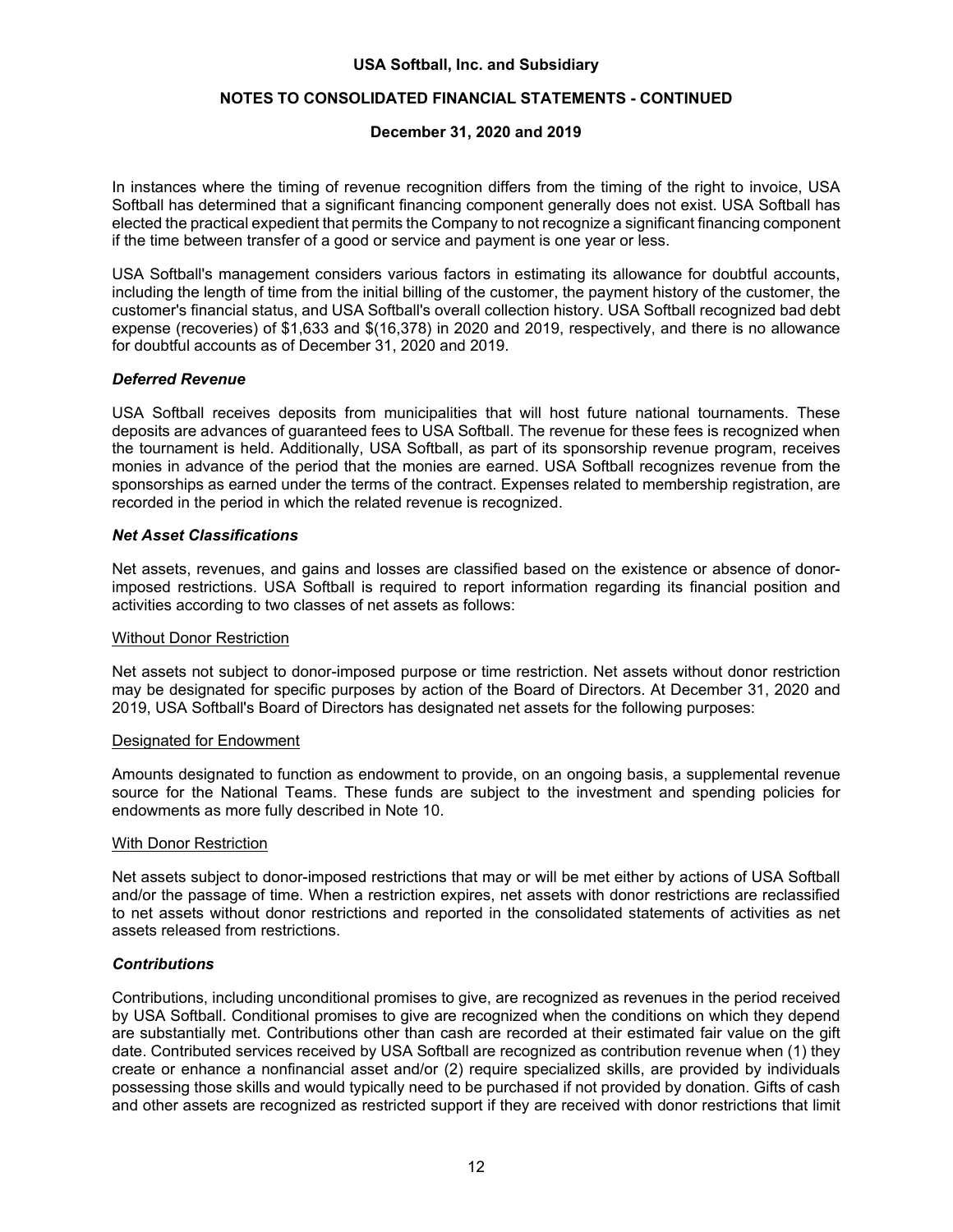## **NOTES TO CONSOLIDATED FINANCIAL STATEMENTS - CONTINUED**

## **December 31, 2020 and 2019**

the use of the donated assets. When donor restricted gifts are received and the restriction is fulfilled or satisfied within the same year, the contribution is reported as contributions without donor restriction.

#### PPP Loan Proceeds

On March 29, 2020, Congress passed, and the President signed the Coronavirus Aid, Relief, and Economic Security Act ("CARES Act"). One principle portion of the CARES Act established the Payroll Protection Program "PPP"), under which the United States Small Business Administration ("SBA") was empowered to approve loans by insured financial institutions for up to \$10 million. These PPP loans are forgivable to the extent the recipients incur qualified expenses. The CARES Act and the PPP loan documentation authorizes the SBA to conduct an audit of the PPP loan and requires a borrower to provide all requested documentation supporting the loan application and any application for loan forgiveness, all of which need to be retained for six years. If the SBA subsequently determines that the borrower was ineligible for the PPP loan, the borrower must immediately repay the loan to the creditor.

Throughout 2020, USA Softball received \$403,900 of PPP loans. USA Softball elected to account for the loans as a conditional contribution. As USA Softball incurred qualified expenses in excess of the PPP loan amount and, therefore, it recorded the related anticipated loan forgiveness of \$403,900 as contribution revenue. The PPP loan was formally forgiven as of January 11, 2021.

## *COVID-19 Impacts*

USA Softball experienced a decline in revenues year over year and a slight delay in collection of outstanding receivables throughout 2019 due to the COVID-19 pandemic. Several revenue generating tournaments scheduled for 2020, including the Women's College World Series, were canceled. While USA Softball has successfully held many revenue generating tournaments during 2021, future stay-at-home orders could impact future 2021 tournaments and other revenue generating activities. Additionally, it is reasonably possible that estimates made in the consolidated financial statements may be materially and adversely impacted in the near term as a result of these conditions.

#### *Cash and Cash Equivalents*

USA Softball considers all highly liquid investments with original maturities of three months or less to be cash equivalents. USA Softball maintains cash in bank depository accounts which, at times, may exceed federally insured limits. USA Softball has not experienced any losses in such accounts and does not believe it is exposed to any significant credit risk on cash and cash equivalents.

#### *Restricted Cash*

Restricted cash represents funds which are contractually restricted. USA Softball's Women's College World Series (WCWS) Agreement with the National Collegiate Athletic Association (NCAA) requires that annually, \$50,000 of certain excess receipts from the WCWS, be held in a restricted account to fund capital improvements at the Hall of Fame Stadium and Complex (the Complex).

#### *Inventory*

Inventory consists primarily of umpire equipment, clothing and souvenirs held for resale. Inventory is valued at the lower of cost or net realizable value, using the first-in, first-out (FIFO) cost method.

#### *Property, Equipment and Leasehold Improvements*

USA Softball generally capitalizes all property, equipment and leasehold improvements purchased at a cost equal to or exceeding \$1,000. Contributed property and equipment are recorded at fair value at the date of donation. If donors stipulate how long the assets must be used, the contributions are recorded as support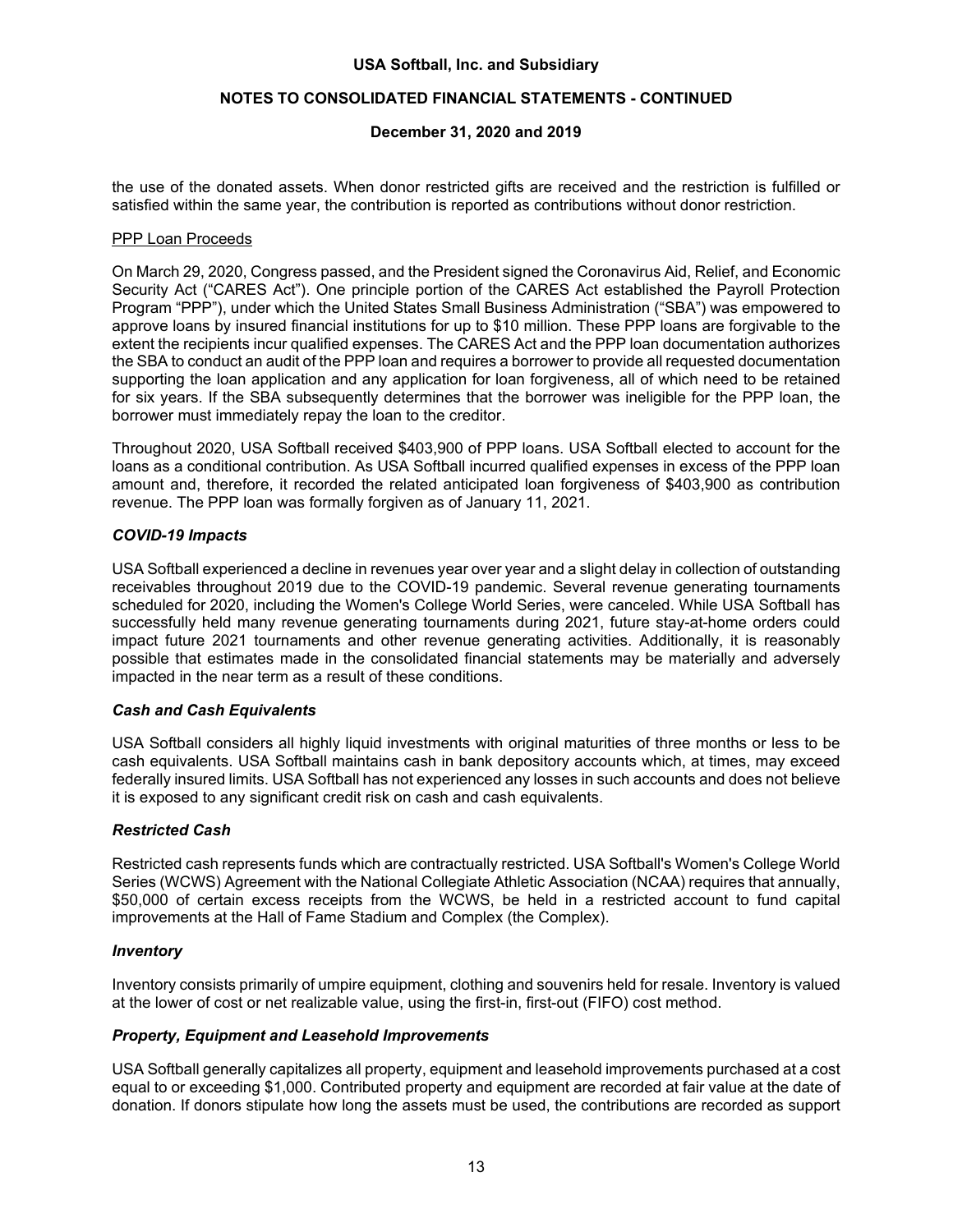## **NOTES TO CONSOLIDATED FINANCIAL STATEMENTS - CONTINUED**

## **December 31, 2020 and 2019**

with donor restrictions. In the absence of such stipulations, contributions of property and equipment are recorded as support without donor restrictions. Improvements to the stadium and other facilities operated by USA Softball, that are paid by the City of Oklahoma City (the City), are not included in the consolidated financial statements as the stadium and related land are owned by the City. Construction costs and other improvements paid by USA Softball are capitalized as leasehold improvements and amortized over the lesser of their estimated useful lives or the remaining life of the lease.

#### *Fair Value Measurements*

U.S. GAAP defines fair value as the price that would be received to sell an asset or paid to transfer a liability in an orderly transaction between market participants at the measurement date, and establishes a threelevel hierarchy for measuring fair value. The fair value hierarchy for valuation inputs gives the highest priority to quoted prices in active markets for identical assets or liabilities and the lowest priority to unobservable inputs. The fair value hierarchy is as follows:

- Level 1 Inputs to the valuation methodology are quoted prices (unadjusted) for identical assets or liabilities in active markets;
- Level 2 Inputs to the valuation methodology include quoted prices for similar assets and liabilities in active markets, and inputs that are observable for the asset and liability, either directly or indirectly, for substantially the full term of the financial instrument; and
- Level 3 Unobservable inputs for determining the fair values of assets or liabilities that reflect USA Softball's own assumptions about the assumptions that market participants would use in pricing the assets or liabilities.

Financial assets and liabilities carried at fair value on a recurring basis include investments and beneficial interest in assets held by others. USA Softball has no assets or liabilities carried at fair value on a nonrecurring basis or liabilities carried at fair value on a recurring basis at December 31, 2020 or 2019.

#### *Investment*

The investment is one mutual fund carried at fair market value. Realized gains and losses are determined using the average cost method. Realized and unrealized gains and losses, dividends and external investment fees and direct internal costs (if any) are included in investment return in the appropriate net asset class in the consolidated statements of activities.

#### *Beneficial Interest in Assets Held By Others*

USA Softball follows the ASC guidance, which requires a not-for-profit organization that transfers assets to a community foundation and specifies itself as the beneficiary to recognize its beneficial interest in the assets transferred (see Note 9). USA Softball carries its beneficial interest in the assets held by the Oklahoma City Community Foundation, Inc. (OCCF) at fair value. Changes in the fair value of the beneficial interest in assets held by others, net of any related fees, is included in change in value of beneficial interest in assets held by others in the consolidated statements of activities.

#### *Collections*

USA Softball does not recognize the cost or value of its collections as assets in the consolidated statements of financial position, nor does it recognize gifts of collection items as revenues in the consolidated statements of activities. USA Softball's collections were all acquired through contributions, and are made up of historical softball memorabilia and artifacts and are held for historical and educational purposes. Each of the items is cataloged, preserved and cared for, and activities verifying existence and condition are performed regularly. Purchases of collection items, if any in future periods, are recorded as decreases in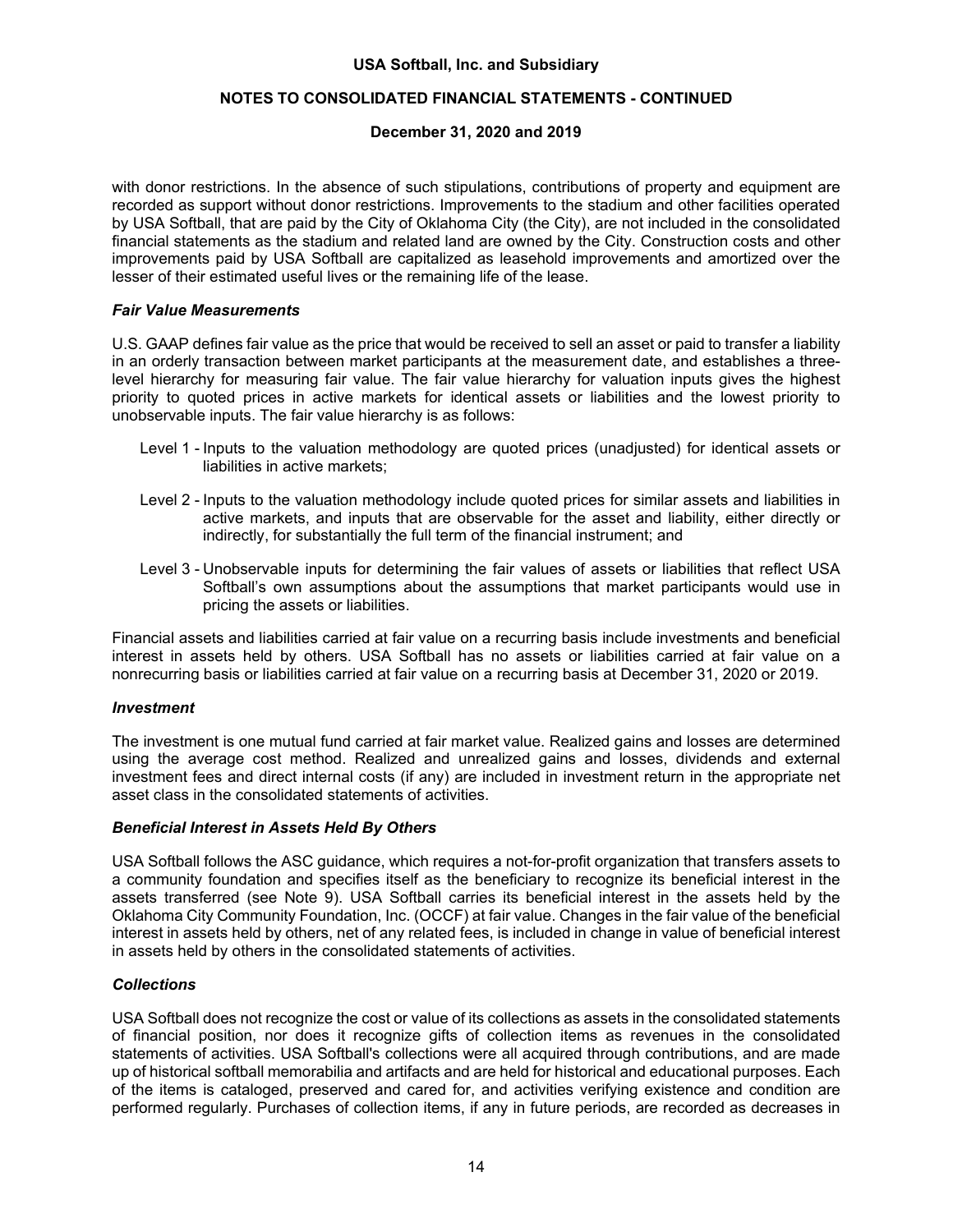## **NOTES TO CONSOLIDATED FINANCIAL STATEMENTS - CONTINUED**

## **December 31, 2020 and 2019**

net assets without donor restrictions in the year in which the items are acquired, or as net assets with donor restrictions if the assets used to purchase the items are restricted by donors. Proceeds from deaccessions or insurance recoveries are reflected as increases in the appropriate net asset class. USA Softball's collections are subject to a policy requiring proceeds from collection sales to be used to acquire other items for collections.

## *Deferred Compensation*

USA Softball had an agreement with one former employee that provided for monthly payments of \$1,000 upon retirement. The monthly payments were to continue for the remainder of the employee's life, with 120 monthly payments guaranteed. In December 2019, the former employee became deceased, and as the minimum 120 payments had been met, the deferred compensation agreement terminated. USA Softball recognized a gain of \$74,568 upon termination of the remaining estimated obligation. It is management's opinion that no other current or future employees will be granted such agreements. USA Softball paid \$12,000 in benefits to the retired employee in 2019. Prior to termination, the deferred compensation liability was recorded at the present value of the expected future aggregate payments to be made in accordance with the agreement. The present value of the payments was determined using the Internal Revenue Code (IRC) "Single Life" tables and a discount rate equal to the 30-year U.S. Treasury Bond rate of 3.02% at December 31, 2018.

## *Functional Allocation of Expenses*

Expenses which apply to more than one functional category have been allocated between program expenses, general and administrative, and fundraising based on evaluation of the related activities. Depreciation is allocated based on square footage and use of the associated assets, and personnel costs are based on time and effort of the individual employees in performing the various functions. The remaining expenses are not allocated as they are direct costs of a specific function. General and administrative expenses are those expenses not directly identified with a specific program or activity which provide for the overall support and direction of USA Softball.

## *Classification of Shipping and Handling Costs*

All amounts billed to customers for shipping and handling are included in umpire merchandise sales and/or concession and other merchandise sales. Costs incurred related to shipping and handling are included in program services expense and/or umpire merchandise and related expense in the consolidated statements of activities.

#### *Advertising Costs*

The costs of advertising and promotion activities are expensed as they are incurred. Advertising expense for the years ended December 31, 2020 and 2019 was approximately \$212,000 and \$218,000, respectively.

## *Use of Estimates*

The preparation of consolidated financial statements in accordance with U.S. GAAP requires management to make estimates and assumptions that affect certain reported amounts and disclosures; accordingly, actual amounts could differ from those estimates.

#### *Concentrations*

At December 31, 2020, gross accounts receivable totaling approximately \$164,000 are due from four customers, representing approximately 54% of gross accounts receivable. At December 31, 2019, gross accounts receivable totaling approximately \$215,000 are due from four customers, representing approximately 41% of gross accounts receivable.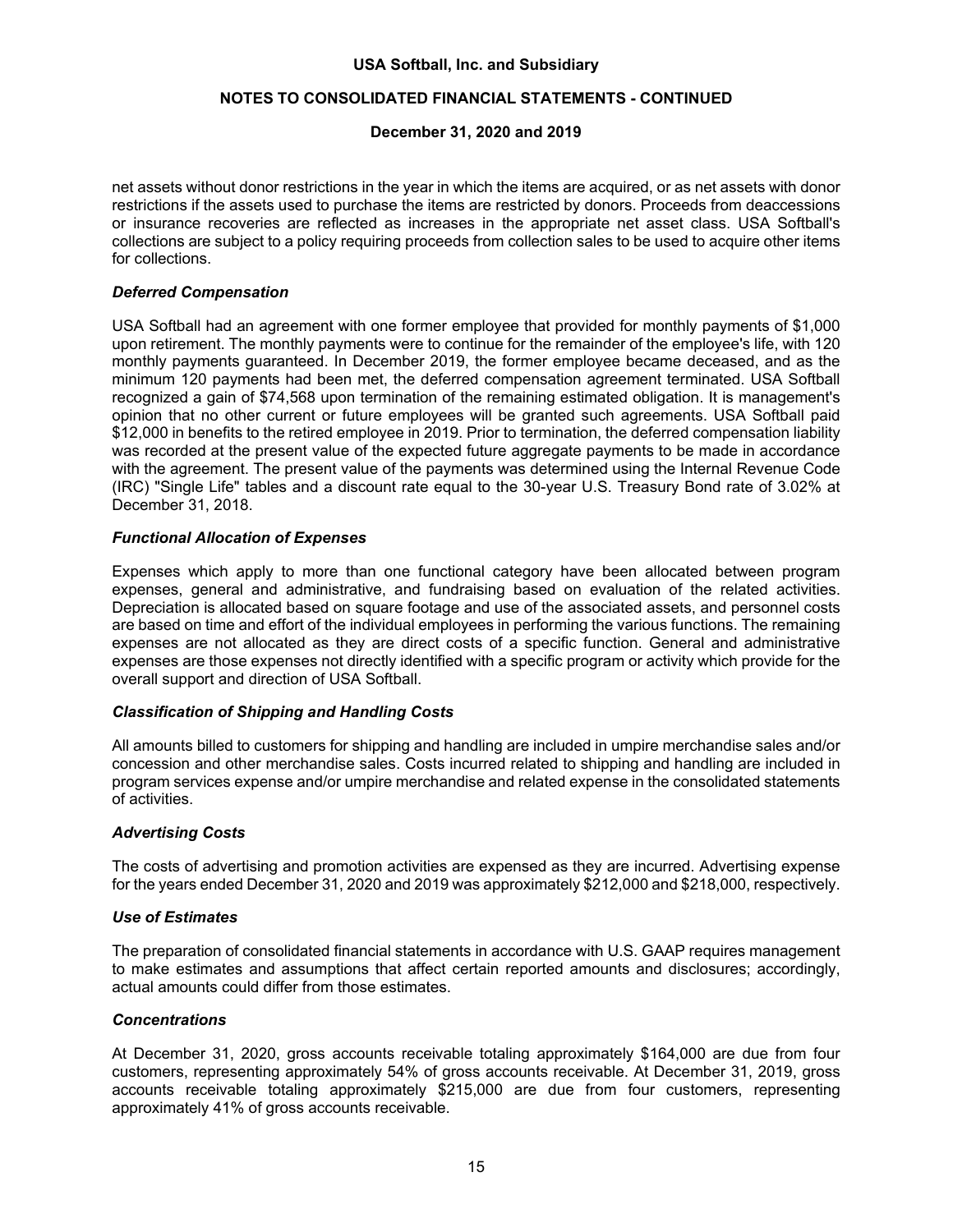## **NOTES TO CONSOLIDATED FINANCIAL STATEMENTS - CONTINUED**

#### **December 31, 2020 and 2019**

In 2020, USA Softball received contributions from one donor totaling approximately \$246,000, representing approximately 87% of total contribution revenue, excluding the PPP loan forgiveness. In 2019, USA Softball received contributions from one donor totaling approximately \$314,000, representing approximately 50% of total contribution revenue.

Three vendors constitute USA Softball's major suppliers of umpire gear and other inventory items. In 2020 and 2019, approximately 59% and 58% of USA Softball's total inventory purchases were from these vendors.

#### *Recently Issued Accounting Pronouncements*

In February 2016, the FASB issued ASU No. 2016-02, *Leases (Topic 842)*. This guidance affects any entity that enters into a lease transaction. The primary change from this guidance is that the lessee should recognize the assets and liabilities that arise from all leases over 12 months in length. If the lease is 12 months or less in length, a lessee is permitted to make an accounting policy election by class of underlying asset not to recognize lease assets and liabilities. If this election is made, the lessee should recognize the lease expense on a straight-line basis over the lease term. This amendment is effective for USA Softball for fiscal years beginning on or after January 1, 2022. Early adoption is permitted. USA Softball is currently evaluating the effect implementation of ASU No. 2016-02 will have on its consolidated financial statements.

In March 2019, the FASB issued ASU No. 2019-03, *Not-for-Profit Entities (Topic 958): Updating the Definition of Collections*. The amendment applies to all entities that maintain collections and modify the definition of the term collections and require that a collection-holding entity disclose its policy for the use of proceeds from when collection items are deaccessioned. If a collection-holding entity has a policy that allows proceeds from deaccessioned collection items to be used for direct care, it should disclose its definition of direct care. The amendment is effective for USA Softball for fiscal year ending December 31, 2020. Early adoption is permitted. USA Softball is currently evaluating the effect implementation of ASU No. 2019-03 will have on its consolidated financial statements.

#### *Prior Year Information*

The consolidated financial statements include certain prior year summarized comparative totals. Such information does not include sufficient detail to constitute a presentation in conformity with U.S. GAAP. Accordingly, such information should be read in conjunction with the consolidated financial statements of USA Softball for the year ended December 31, 2019, from which the summarized totals were derived.

#### *Reclassifications*

Reclassifications of prior year comparative information have been made to conform to current year presentation. These reclassifications, among others, had no effect on total net assets or the change in net assets.

## **NOTE 2 - REVENUE FROM EXCHANGE TRANSACTIONS**

Total revenue recognized at a point in time and over time is as follows for the years ending December 31:

|                                                                       |     | 2020                   |   | 2019                    |
|-----------------------------------------------------------------------|-----|------------------------|---|-------------------------|
| Revenue recognized at a point in time<br>Revenue recognized over time |     | 2,001,557<br>5.626.385 | S | 4,006,800<br>8.110.444  |
|                                                                       | \$. |                        |   | 7,627,942 \$ 12,117,244 |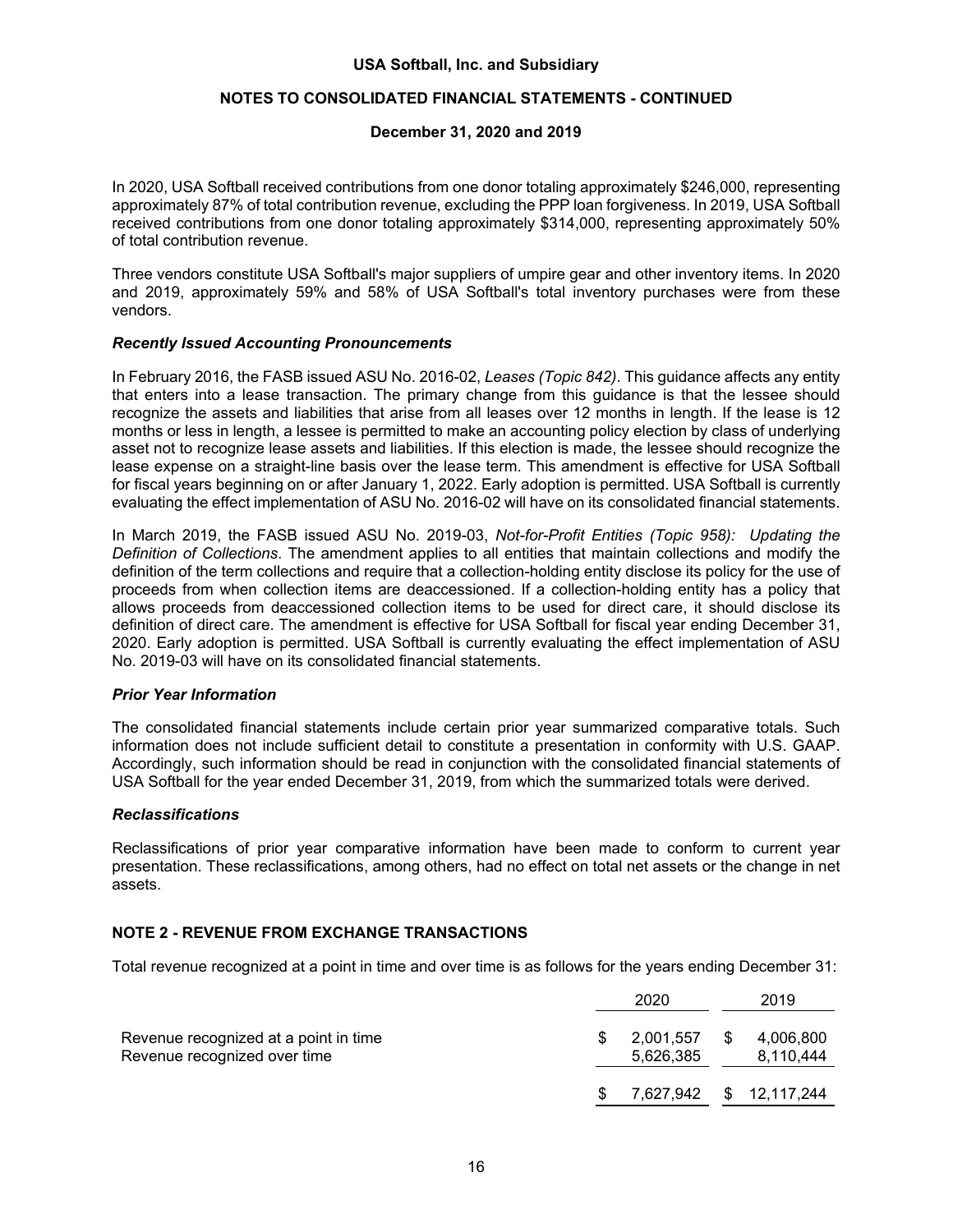## **NOTES TO CONSOLIDATED FINANCIAL STATEMENTS - CONTINUED**

#### **December 31, 2020 and 2019**

Change in deferred revenue related to material right performance obligations for the years ended December 31, 2020 and 2019 were as follows:

|                                                                                        |    | 2020                            |  |                                  |
|----------------------------------------------------------------------------------------|----|---------------------------------|--|----------------------------------|
| Balance, beginning of period<br>Deferral of revenue<br>Recognition of unearned revenue | \$ | 359.559<br>650.751<br>(359,559) |  | 471.713<br>359,559<br>(471, 713) |
| Balance, end of period                                                                 | S  | 650.751                         |  | 359,559                          |

USA Softball expects to recognize \$650,751 in deferred revenue related to material right performance obligations in 2021.

#### **NOTE 3 - PROPERTY, EQUIPMENT, AND LEASEHOLD IMPROVEMENTS**

Property, equipment, and leasehold improvements consist of the following at December 31:

|                                                                           | Useful Lives              |    | 2020                 |    | 2019                 |
|---------------------------------------------------------------------------|---------------------------|----|----------------------|----|----------------------|
| Stadium leasehold improvements<br>Buildings, signs and grounds (leasehold | 5-40 years                | \$ | 6,810,122            | \$ | 6,772,249            |
| improvements)<br>Hall of Fame interior                                    | 10-40 years<br>5-40 years |    | 1,886,243<br>336,380 |    | 1,878,878<br>336,380 |
| Furniture and office equipment<br>Statue and plaza                        | 3-15 years<br>15 years    |    | 1,606,430<br>114,970 |    | 1,588,235<br>114,970 |
|                                                                           |                           |    | 10,754,145           |    | 10,690,712           |
| Accumulated depreciation                                                  |                           |    | (7,405,477)          |    | (7,077,383)          |
|                                                                           |                           | \$ | 3,348,668            | \$ | 3,613,329            |

The stadium and associated improvements (leasehold improvements) are located on land leased under a long-term lease with the City for a nominal annual rental payment of \$1. The City and the NCAA control the scheduling of major NCAA-sanctioned events and they receive the proceeds from such events, including ticket sales and primarily all signage revenues. As a result, this nominal lease does not meet the criteria specified by accounting standards for a gift in kind; therefore, there is no recognition of fair value, if any, related to any lease value in excess of \$1. USA Softball is required to perform all necessary routine maintenance to keep the stadium facilities in an operating condition expected of a first class softball facility. The term of the lease expires in 2049 with a renewal option for an additional term of 35 years.

#### **NOTE 4 - INCOME TAXES**

USA Softball is generally exempt from federal income taxes on its related income under the provisions of IRC section 501(a) as an organization described in section 501(c)(3). However, USA Softball is subject to income taxes under IRC section 511 on net income it produces not related to the exempt operations of USA Softball. ASAP has been organized as a taxable corporation and files a federal and Oklahoma income tax return.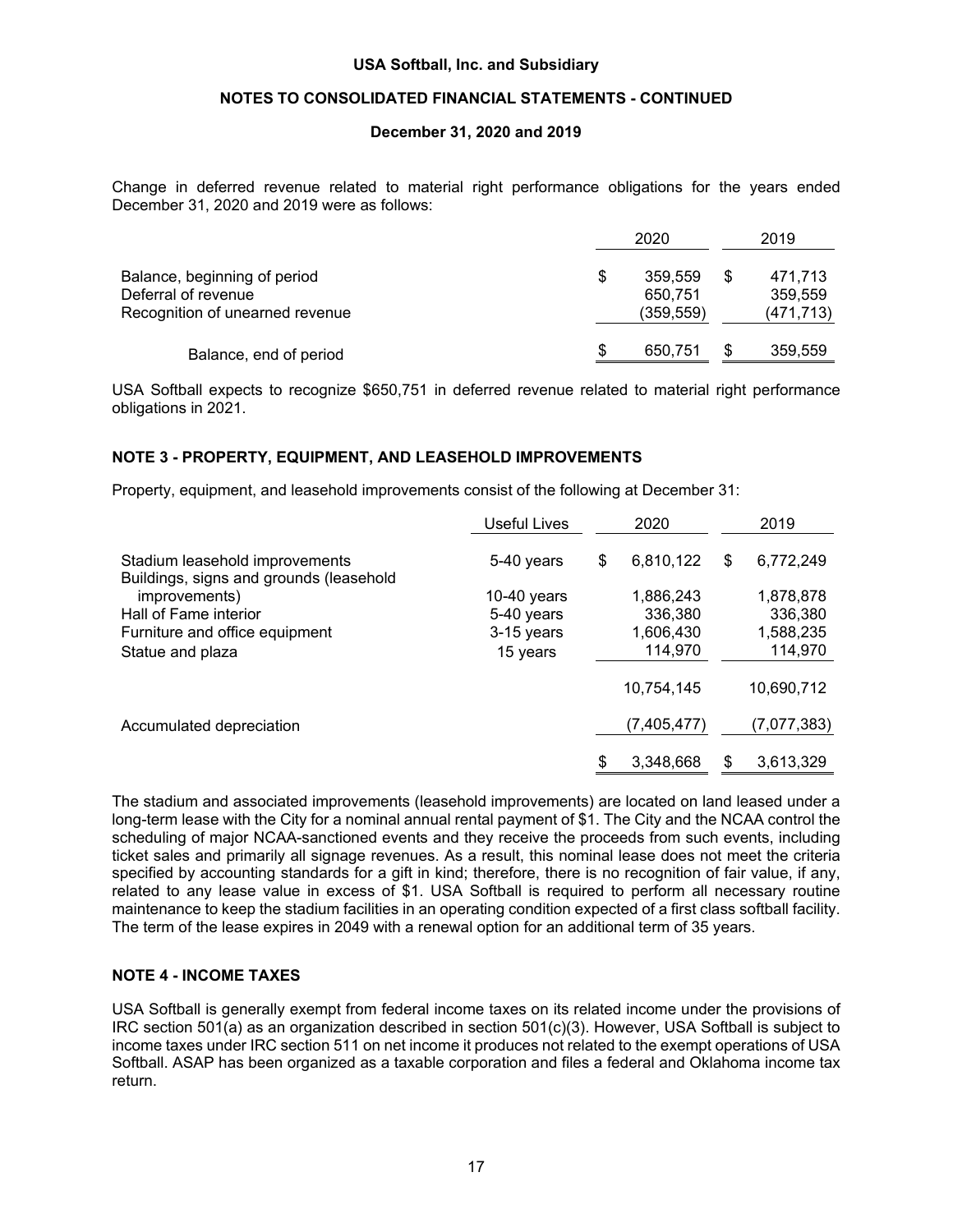## **NOTES TO CONSOLIDATED FINANCIAL STATEMENTS - CONTINUED**

## **December 31, 2020 and 2019**

As required by the uncertain tax position guidance in the FASB ASC 740, *Income Taxes*, USA Softball and ASAP recognize the financial statement benefit of a tax position only after determining that the relevant tax authority would more likely than not sustain the position following an examination. USA Softball and ASAP recognize the potential accrued interest and penalties related to unrecognized tax benefits within income tax expense. For tax positions meeting the more-likely-than-not threshold, the amount recognized in the consolidated financial statements is the benefit that has a greater than 50 percent likelihood of being realized upon ultimate settlement with the relevant tax authority. All tax positions taken related to USA Softball and ASAP, for which the statute of limitations remained open, have been reviewed, and management is of the opinion that material positions taken by USA Softball and ASAP would more likely than not be sustained upon examination. Accordingly, USA Softball, Inc. unrelated business income tax expense of approximately \$33,000 and \$24,000 for the years ended December 31, 2020 and 2019, respectively, is included in general and administrative expenses in the consolidated statements of activities. Income tax expense reported by ASAP for the years ended December 31, 2020 and 2019, was approximately \$2,000 and \$54,000, respectively, and is also included in umpire merchandise and related expenses.

USA Softball files information and unrelated business income returns in the federal and Oklahoma jurisdictions. The federal and state Oklahoma income tax statutes remain open for USA Softball for the previous three period. ASAP files a federal income tax and Oklahoma tax return, which remain open for examination for the previous three year periods.

## **NOTE 5 - EMPLOYEE BENEFITS**

USA Softball offers a 401(k) profit sharing plan (the Profit Sharing Plan) covering substantially all full-time employees, including part-time employees working at least 1,000 hours. Employer contributions under the Profit Sharing Plan are not defined and may vary from year to year. Although employer contributions are not defined in the Profit Sharing Plan, management currently anticipates they will utilize an 8% contribution rate. Benefits of the Profit Sharing Plan are limited to the plan assets. Profit sharing expense for the years ended December 31, 2020 and 2019 was approximately \$112,000 and \$108,000, respectively. No employee matching is required.

#### **NOTE 6 - COMMITMENTS AND CONTINGENCIES**

USA Softball is periodically involved in various legal actions arising in the normal course of business. After taking into consideration available insurance coverage and other relevant information, management is of the opinion that the outcomes will not have a significant effect on USA Softball's consolidated financial position or results of operations.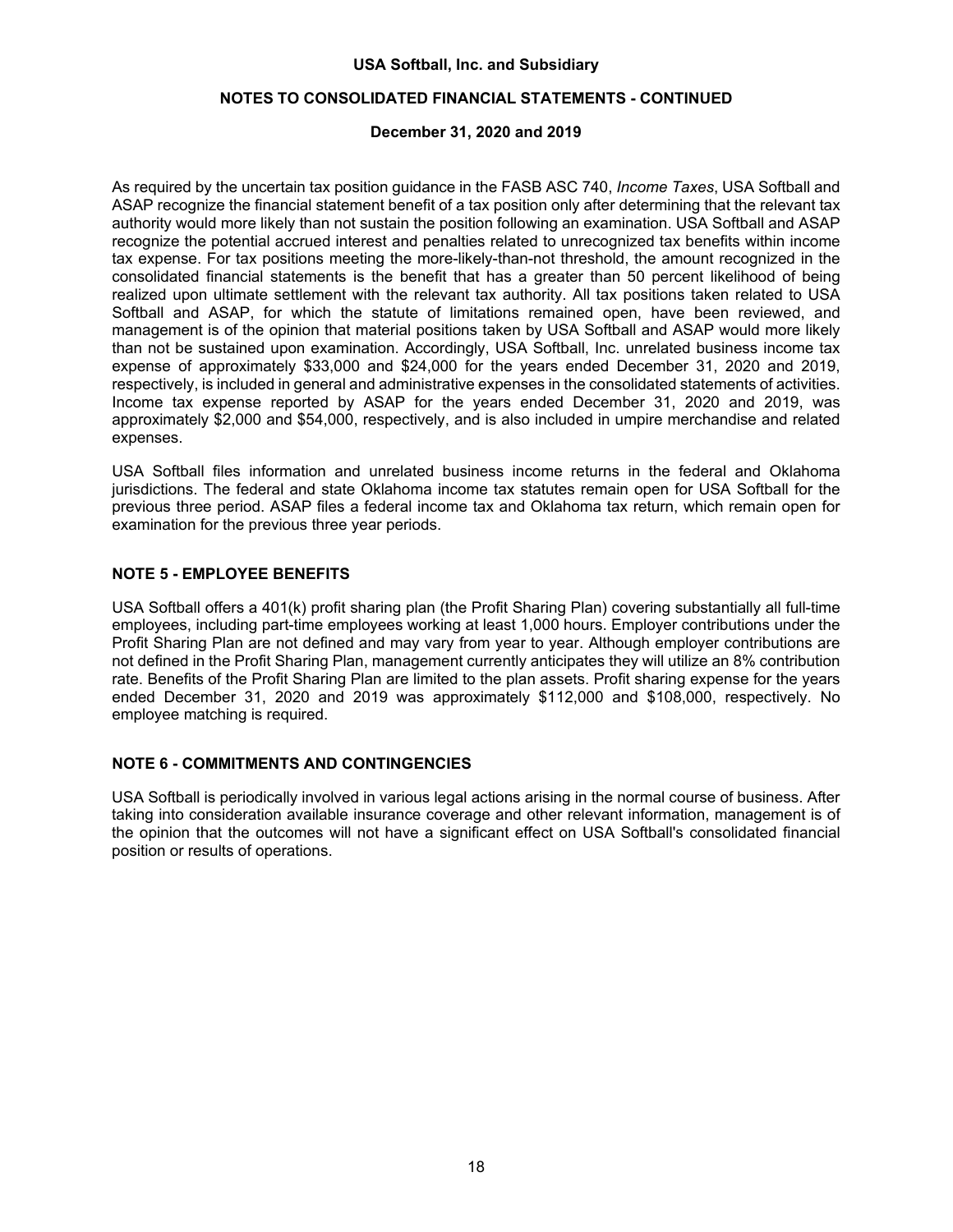## **NOTES TO CONSOLIDATED FINANCIAL STATEMENTS - CONTINUED**

#### **December 31, 2020 and 2019**

#### **NOTE 7 - LIQUIDITY AND FUNDS AVAILABLE**

Financial assets available to meet cash needs for general expenditures within one year are summarized as follows at December 31:

|                                                                                                                   | 2020 |           |    | 2019      |  |
|-------------------------------------------------------------------------------------------------------------------|------|-----------|----|-----------|--|
| Financial assets at year end:                                                                                     |      |           |    |           |  |
| Cash and cash equivalents                                                                                         | \$   | 3,784,155 | \$ | 4,309,180 |  |
| Restricted cash                                                                                                   |      | 50,000    |    | 50,000    |  |
| Accounts receivable                                                                                               |      | 312,207   |    | 518,338   |  |
| Inventory                                                                                                         |      | 1,068,508 |    | 892,321   |  |
| Investment                                                                                                        |      |           |    | 219,604   |  |
| Beneficial interest in assets held by others                                                                      |      | 259,466   |    | 230,873   |  |
| Total financial assets                                                                                            |      | 5,474,336 |    | 6,220,316 |  |
| Less amounts not available to be used within one year:<br>Cash restricted for capital improvements of the Complex |      | 50,000    |    | 50,000    |  |
| Board designated endowment not available for expenditure within<br>one year                                       |      | 259,466   |    | 219,329   |  |
| Financial assets not available to be used within one year                                                         |      | 309,466   |    | 269,329   |  |
| Financial assets available to meet general expenditures<br>within one year                                        | \$   | 5,164,870 | S  | 5,950,987 |  |

As part of USA Softball's liquidity management, it has a policy to structure its financial assets to be available as its general expenditures, liabilities, and other obligations come due.

## **NOTE 8 - NET ASSET COMPOSITION**

Net assets consist of the following at December 31:

|                                                                     | 2020 |           |    | 2019      |
|---------------------------------------------------------------------|------|-----------|----|-----------|
| Net assets with donor restrictions<br>Purpose or time restrictions: |      |           |    |           |
| Special programs                                                    | \$   | 17,202    | \$ | 17,202    |
| Stand Beside Her tour                                               |      | 1.762     |    | 1,762     |
| Total purpose or time restrictions                                  |      | 18.964    |    | 18,964    |
| Total net assets with donor restrictions                            | \$   | 18,964    | S  | 18,964    |
| Net assets without donor restrictions:                              |      |           |    |           |
| Designated for National Teams endowment                             | \$   | 259.466   | \$ | 230.873   |
| Undesignated                                                        |      | 7,850,694 |    | 8,993,156 |
| Total net assets without donor restrictions                         | \$   | 8,110,160 |    | 9,224,029 |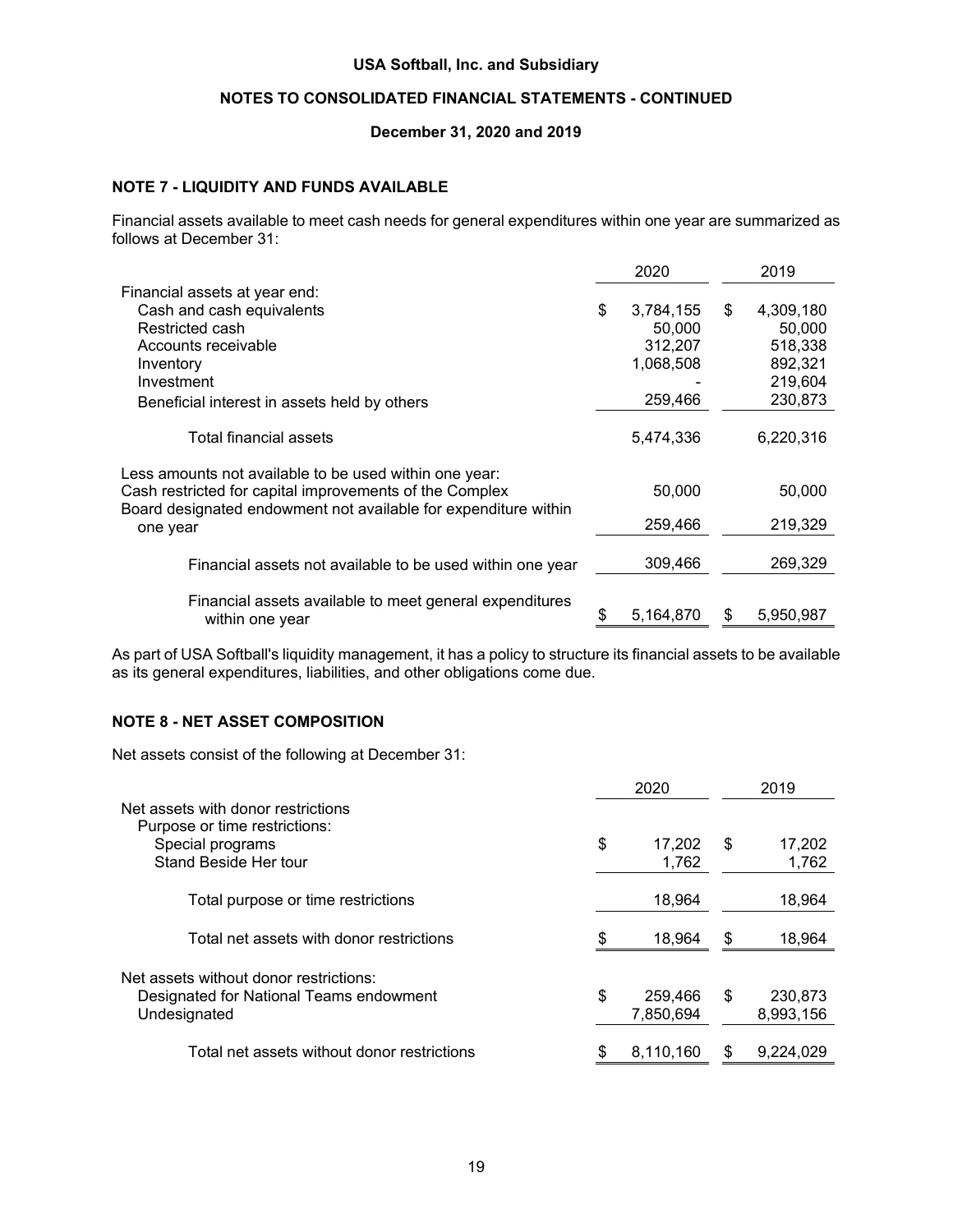## **NOTES TO CONSOLIDATED FINANCIAL STATEMENTS - CONTINUED**

## **December 31, 2020 and 2019**

## **NOTE 9 - BENEFICIAL INTEREST IN ASSETS HELD BY OTHERS**

In 2018, USA Softball transferred \$200,000 to the Oklahoma City Community Foundation, Inc. (OCCF), to create four funds, and specified itself as the beneficiary of the funds. USA Softball's Board of Directors has specified that these funds are to be held at OCCF, to function as a board designated endowment to support each of the four USA Softball National Teams. Annually, distributions from the funds are paid to USA Softball according to OCCF's spending policy. OCCF maintains variance power over these funds.

Variance power assures donors that if the charitable purpose of their contribution becomes impractical or impossible, the distributions will be directed to similar purposes in the community. OCCF also maintains legal ownership of the funds.

In 2020, USA Softball received no distributions from and made no transfers to these funds. In 2019, USA Softball received distributions from these funds totaling \$7,041 and made transfers to these funds of \$7,041. At December 31, 2020 and 2019, the fair value of the funds held at OCCF was \$259,466 and \$230,873, respectively.

In addition to the funds discussed above, OCCF maintains other funds that have been contributed by various donors to OCCF for the benefit of USA Softball. These funds are not included as assets of USA Softball, as USA Softball has been designated as the recipient of all earnings of the donated funds, and are subject to the investment and distribution policies of OCCF. At December 31, 2020 and 2019, the fair value of the funds originally donated by third parties was approximately \$34,000 and \$29,000, respectively.

## **NOTE 10 - ENDOWMENT DISCLOSURES**

In 2018, USA Softball created an endowment, which consists of the beneficial interest in assets held by OCCF as discussed in Note 9. This endowment was created through funds designated by the Board of Directors to function as an endowment. As required by U.S. GAAP, net assets associated with endowment funds, including funds designated by the Board of Directors, are classified and reported based on the existence or absence of donor-imposed restrictions.

#### *Interpretation of Relevant Law*

The Board of Directors of USA Softball has interpreted the State Prudent Management of Institutional Funds Act (OK UPMIFA) as requiring the preservation of the original gift amount of the donor-restricted endowment funds absent explicit donor stipulations to the contrary. As a result of this interpretation, USA Softball classifies as net assets with donor restrictions, which are perpetual in nature (a) the original value of gifts donated to the permanent endowment, (b) the original value of subsequent gifts to the permanent endowment, and (c) accumulations to the permanent endowment made in accordance with the direction of the applicable donor gift instrument at the time the accumulation is added to the fund. The remaining portion of the donor-restricted endowment fund that is not perpetual is classified as net assets with donor restrictions until those amounts are appropriated for expenditure by the Board of Directors in a manner consistent with the standard of prudence prescribed by OK UPMIFA. In accordance with OK UPMIFA, USA Softball considers the following factors in making a determination to appropriate or accumulate donorrestricted endowment funds:

- The duration and preservation of the fund;
- The purposes of USA Softball and the donor-restricted endowment fund;
- General economic conditions;
- The possible effect of inflation and deflation;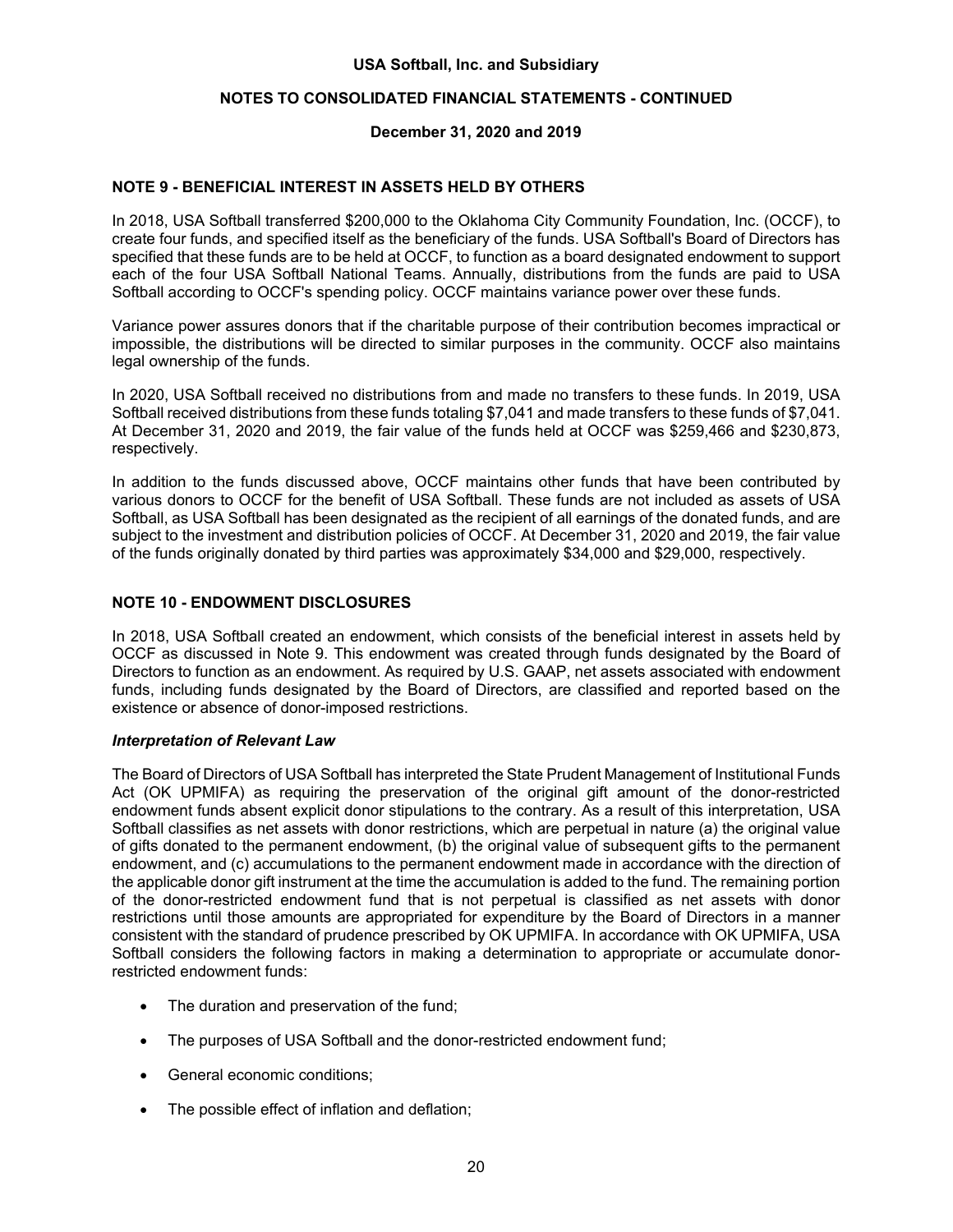## **NOTES TO CONSOLIDATED FINANCIAL STATEMENTS - CONTINUED**

## **December 31, 2020 and 2019**

- The expected total return from income and the appreciation of investments;
- Other resources of USA Softball; and
- The investment policies of USA Softball.

Endowment net asset composition by type of fund as of December 31, 2020, is as follows:

|                                  | <b>Without Donor</b><br><b>Restrictions</b> |         | With Donor<br>Restrictions |                | Total |         |  |
|----------------------------------|---------------------------------------------|---------|----------------------------|----------------|-------|---------|--|
| Board-designated endowment funds |                                             | 259.466 |                            | ۰              |       | 259.466 |  |
| Total endowment funds            |                                             | 259,466 |                            | $\blacksquare$ |       | 259,466 |  |

Endowment net asset composition by type of fund as of December 31, 2019, is as follows:

|                                  | <b>Without Donor</b><br>Restrictions |         | With Donor<br><b>Restrictions</b> |        | Total |         |  |
|----------------------------------|--------------------------------------|---------|-----------------------------------|--------|-------|---------|--|
| Board-designated endowment funds |                                      | 230.873 |                                   | $\sim$ |       | 230.873 |  |
| Total endowment funds            |                                      | 230,873 |                                   | $\sim$ |       | 230,873 |  |

Changes in endowment net assets for the year ended December 31, 2020, are as follows:

|                                                                                   | <b>Without Donor</b><br><b>Restrictions</b> | <b>With Donor</b><br><b>Restrictions</b> |           | Total |                   |
|-----------------------------------------------------------------------------------|---------------------------------------------|------------------------------------------|-----------|-------|-------------------|
| Endowment net assets, beginning of year<br>Change in value of beneficial interest | 230,873<br>28.593                           | - \$                                     | - \$<br>- |       | 230,873<br>28,593 |
| Endowment net assets, end of year                                                 | 259,466                                     | \$                                       | $\sim$    | - \$  | 259.466           |

Changes in endowment net assets for the year ended December 31, 2019, are as follows:

|                                                                                                                                         |    | <b>Without Donor</b><br><b>Restrictions</b> | <b>With Donor</b><br><b>Restrictions</b> |                                                                                          | Total |                                       |
|-----------------------------------------------------------------------------------------------------------------------------------------|----|---------------------------------------------|------------------------------------------|------------------------------------------------------------------------------------------|-------|---------------------------------------|
| Endowment net assets, beginning of year<br>Change in value of beneficial interest<br>Board designations<br>Appropriated for expenditure | \$ | 192,283<br>38.590<br>7.041<br>(7,041)       | \$                                       | $\overline{\phantom{a}}$<br>$\blacksquare$<br>$\overline{\phantom{0}}$<br>$\blacksquare$ | \$    | 192.283<br>38,590<br>7.041<br>(7,041) |
| Endowment net assets, end of year                                                                                                       |    | 230,873                                     | S                                        | ۰                                                                                        |       | 230.873                               |

Return objectives and risk parameters: USA Softball has adopted investment and spending policies for endowment assets that attempt to provide a predictable stream of funding to programs supported by its endowment while seeking to maintain the purchasing power of the endowment assets. Endowment assets consist of board-designated funds. Under this policy, as approved by the Board of Directors, the endowment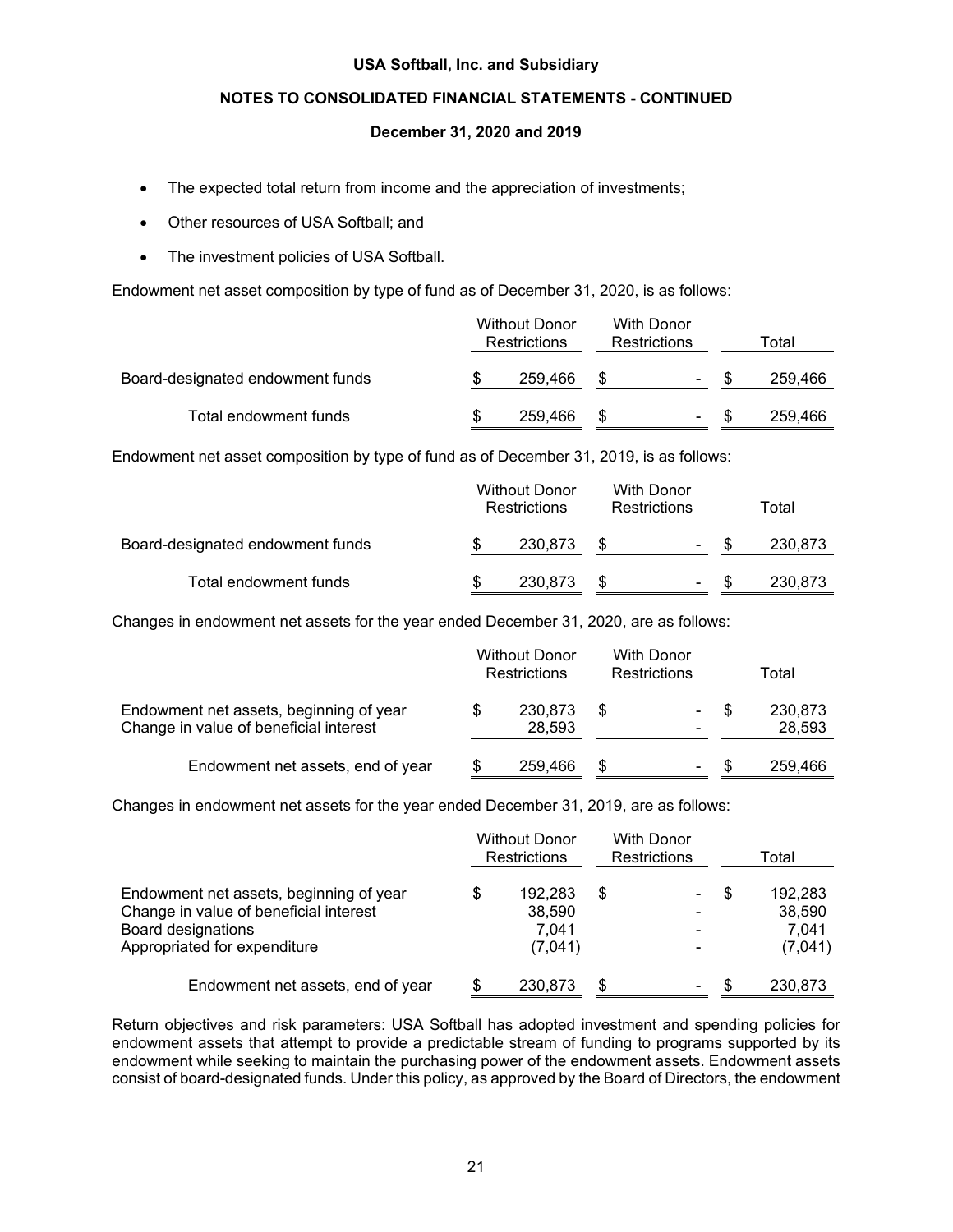## **NOTES TO CONSOLIDATED FINANCIAL STATEMENTS - CONTINUED**

#### **December 31, 2020 and 2019**

assets are invested with OCCF whose investment policies emphasize preservation of capital, protection against inflation and a continuing source of income.

Spending policy and how the investment objectives relate to spending policy: OCCF's distribution policy to beneficiary organizations is 5% of the average market value of the endowment fund, which is calculated on a rolling quarter average of the previous twelve quarters. USA Softball has evaluated the investment and spending policies of OCCF to determine that they sufficiently protect the purchasing power of the endowment, and appropriates distributions received from OCCF to be available for use in specific programs.

## **NOTE 11 - FAIR VALUE MEASUREMENTS**

The methods and assumptions used to estimate the fair value of assets in the consolidated financial statements, including a description of the methodologies used for classification within the fair value hierarchy, are as follows:

#### *Investment*

The investment is one mutual fund valued by nationally recognized third-party pricing services. USA Softball gives highest priority to quoted prices in active markets for identical assets accessed at the measurement date. An active market for the asset is a market in which transactions for the asset occur with sufficient frequency and volume to provide pricing information on an ongoing basis and USA Softball classifies such measurements as Level 1 within the fair value hierarchy.

#### *Beneficial Interest in Assets Held by Others*

Beneficial interest in assets held by others are primarily pooled investment funds held and managed by OCCF, which USA Softball does not have the ability to redeem. Based on the methodology of determining fair value of beneficial interest in assets held by others and the non-redeemable nature of the assets, they are categorized as Level 3 within the fair value hierarchy.

Assets measured at fair value on a recurring basis are classified within the fair value hierarchy as follows:

|                                                                       | December 31, 2020 |                |         |         |         |         |       |         |
|-----------------------------------------------------------------------|-------------------|----------------|---------|---------|---------|---------|-------|---------|
|                                                                       | Level 1           |                | Level 2 |         | Level 3 |         | Total |         |
| Beneficial interest in assets held<br>by others                       | \$                | $\blacksquare$ | \$      |         | \$      | 259,466 | \$    | 259,466 |
| Total assets measured<br>at fair value                                |                   |                | \$      |         | \$      | 259,466 | \$    | 259,466 |
|                                                                       | December 31, 2019 |                |         |         |         |         |       |         |
|                                                                       |                   | Level 1        |         | Level 2 |         | Level 3 |       | Total   |
| Investment - Growth mutual fund<br>Beneficial interest in assets held | \$                | 219,604        | \$      |         | \$      |         | \$    | 219,604 |
| by others                                                             |                   |                |         |         |         | 230,873 |       | 230,873 |
| Total assets measured<br>at fair value                                |                   | 219,604        | \$      |         | \$      | 230,873 | S     | 450,477 |